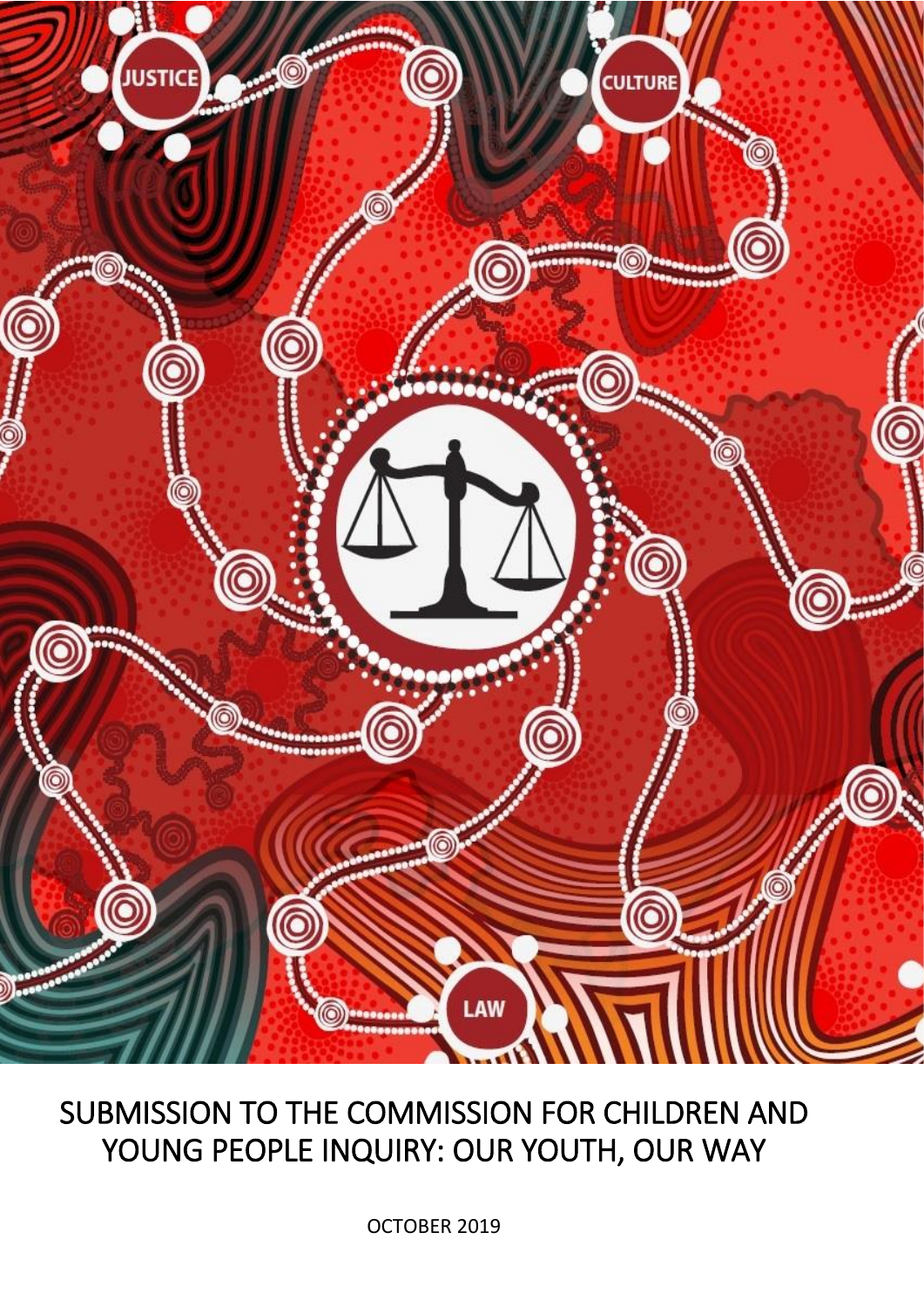## **Contents**

| (a)              |                                                                                          |  |
|------------------|------------------------------------------------------------------------------------------|--|
| (b)              |                                                                                          |  |
| (c)              |                                                                                          |  |
| (d)              | Consideration of Aboriginality in determinations under the Bail Act 1977 8               |  |
| (e)              |                                                                                          |  |
| <b>VICTORIA.</b> | SYSTEMIC CHANGES TO REDUCE YOUTH JUSTICE INVOLVEMENT FOR ABORIGNAL YOUNG PEOPLE IN       |  |
|                  | 1. Prevent our children and young people from engaging with the youth justice system  9  |  |
| (a)              |                                                                                          |  |
| (b)              |                                                                                          |  |
| (c)              | Reduce criminalisation of children and young people in residential care  12              |  |
|                  |                                                                                          |  |
| (a)              | Ensure compliance with the Aboriginal Child Placement Principle (ACPP) 13                |  |
| (b)              |                                                                                          |  |
|                  |                                                                                          |  |
|                  | 2. Increase access to culturally safe residential bail accommodation and bail support 17 |  |
|                  |                                                                                          |  |
| (a)              |                                                                                          |  |
| (b)              |                                                                                          |  |
|                  | 4. Provide culturally appropriate care and treatment in custody and post-custody  19     |  |
| (a)              |                                                                                          |  |
| (b)              |                                                                                          |  |
| (c)              |                                                                                          |  |
| (d)              |                                                                                          |  |

 $\circledcirc$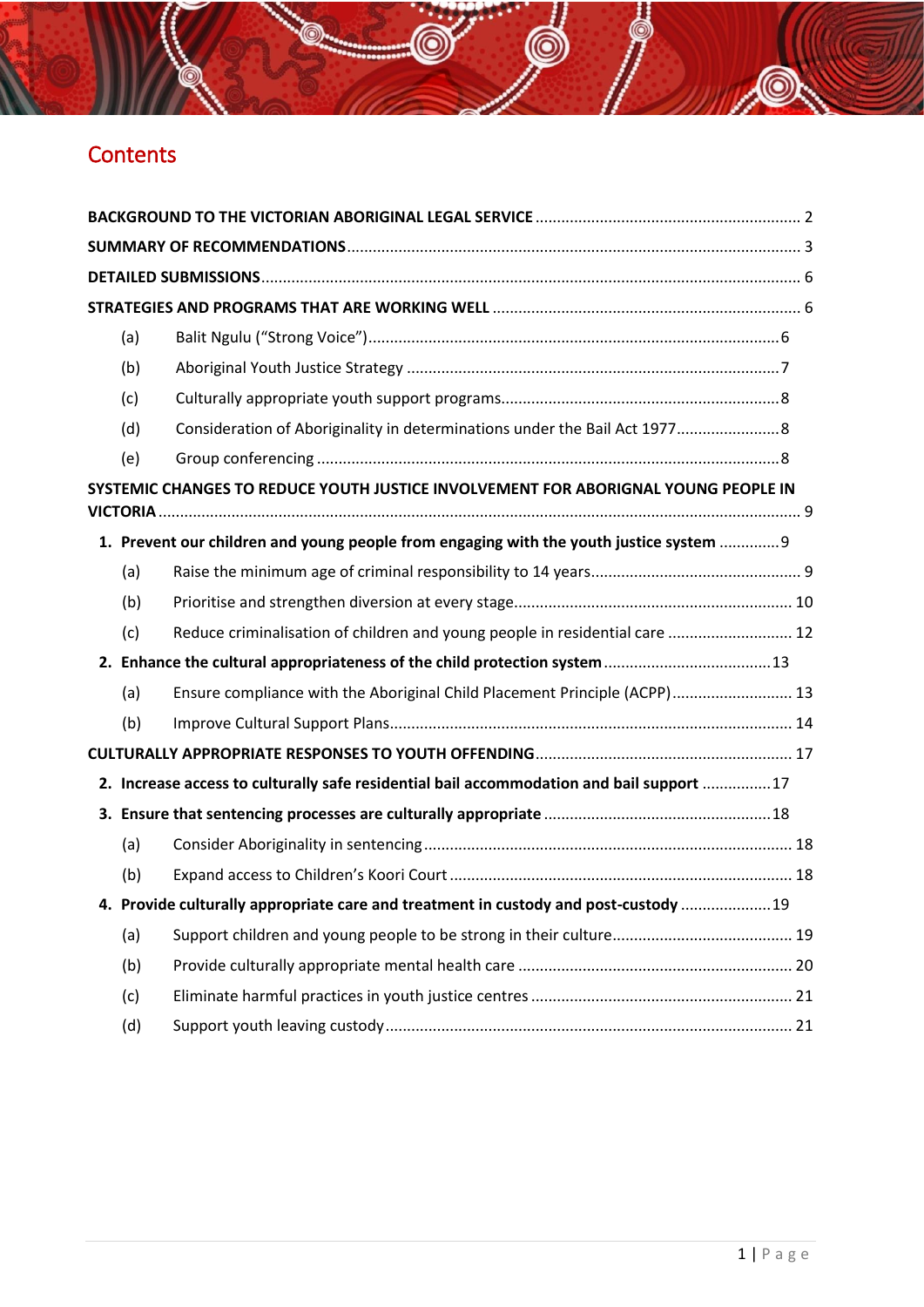## <span id="page-2-0"></span>**BACKGROUND TO THE VICTORIAN ABORIGINAL LEGAL SERVICE**

The Victorian Aboriginal Legal Service (VALS) is an Aboriginal community-controlled organisation (ACCO), which provides culturally safe legal and community justice services to Aboriginal Victorians<sup>1</sup> across the state. Our vision is to ensure that Aboriginal Victorians are treated equally before the law, our human rights are respected, and we have the choice to live a life of the quality we wish.

Our legal practice operates in the areas of criminal, family and civil law. We represent women, men and children who come to us for assistance, and are only hindered in doing this where there is a legal conflict of interest. If this is the case, we provide warm referrals to other suitable legal representatives. Our 24-hour criminal law service is backed up by the strong community-based role of our Client Service Officers play, who are the first point of contact when an Aboriginal person is taken into custody, through to the finalisation of legal proceedings.

## **Client Services for Children and Young people**

Our Legal Practice and Community Justice Program provide legal assistance to Aboriginal children and young people in contact with the youth justice system, and to young people and their families in relation to child protection matters and Commonwealth family law matters.

We provide legal assistance and represent Aboriginal children and young people in immediate court dealing such as bail applications, defending or pleading to charges and sentencing. This includes matters in both the mainstream and Children's Koori Court.<sup>2</sup> Many of our clients come from backgrounds where they may have been exposed to family violence, poor mental health, homelessness and poverty. We try to understand the underlying reasons that have led to the offending behaviour and ensure that prosecutors, magistrates and legal officers are aware of this. We support our clients to access support that can help to address underlying reasons for offending and reduce the risk of recidivism.

We also represent families in child protection matters, where we advocate for support to ensure that families can remain together, and for compliance with the Aboriginal Child Placement Principle wherever children are removed from their parents' care.

#### **Policy, Advocacy and Community Legal Education**

We operate in various strategic forums which help inform and drive initiatives to support Aboriginal young people in their engagement with the justice system in Victoria. Our community legal education program supports the building of knowledge and capacity within the community so our people can identify and seek help on personal issues before they become legal challenges.

*VALS pays our deepest respect to traditional owners across Victoria, in particular, to all Elders past, present and emerging. We also acknowledge all Aboriginal and Torres Strait Islander people in Victoria and pay respect to the knowledge, cultures and continued history of all Aboriginal and Torres Strait Islander Nations.* 

**<sup>.</sup>** <sup>1</sup> The term "Aboriginal" is used throughout this submission to refer to Aboriginal and/or Torres Strait Islander peoples.

<sup>2</sup> In 2018-2019, VALS provided legal services to 132 children (aged 10-17 years) and 527 young people (aged 18 to 24 years). We also received police notifications through our Custody Notification System in relation to 1,730 children and 2,343 young people. In 2017-2018, we provided legal assistance to 64 children and received custody notifications in relation 1,487 children.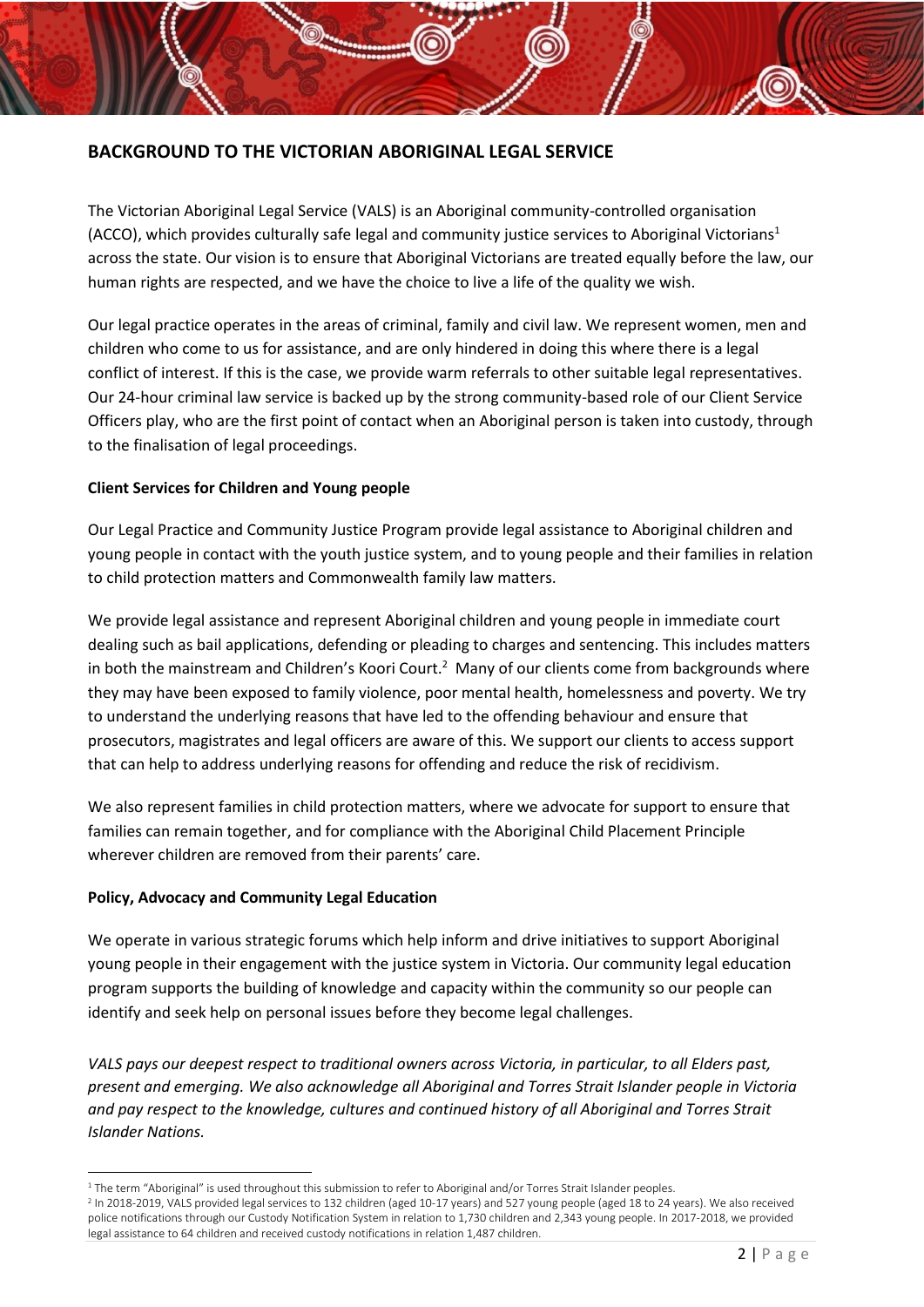## <span id="page-3-0"></span>**SUMMARY OF RECOMMENDATIONS**

- 1. The Commonwealth and/or State Government should commit to fund Balit Ngulu,<sup>3</sup> the legal service for Aboriginal children and young people established by VALS in 2017.
- **2.** The Victorian government should work with Aboriginal Community Controlled Organisations (ACCOs) to develop and implement a range of youth diversion programs, particularly in rural and regional areas.
- **3.** Strengthen the role of ACCOs in Group Conferencing, including as Group Conference Convenors, and expand the scope of Group Conferencing so that it is available as a pre-charge alternative measure.
- **4.** Amend Section 344 of the CYFA to raise the age of criminal responsibility to 14 years, in accordance with Australia's obligations under the Convention on the Rights of the Child.
- **5.** Incorporate the following key changes into the CYFA and the new Youth Justice Act:
	- Create a legislative presumption in favour of alternative pre-charge measures, including verbal warnings, written warnings, caution and referral to cautioning program, youth justice conferencing;
	- Where pre-charge diversion is not possible, create a legal requirement to prioritise diversion at all stages of the legal process;
	- Create a legislative presumption in favour of diversion for all first-time offenders under 18 years;
	- Amend Section 356F CYFA to remove the requirement for prosecutors to consent to court-based diversion;
	- Repeal Section 356B CYFA to expand the circumstances and offences for which diversion can be made available.
- **6.** Victoria Police and DJCS should commit to state-wide implementation of the Victorian Police Koori Youth Cautioning program, in partnership with Aboriginal communities.
- **7.** Enhance the cultural safety of the Children's Court Youth Diversion (CCYD) Service, by ensuring that there are Koori Diversion Coordinators.
- **8.** Victoria Police should establish a specialised Youth Division within Victoria Police, similar to the New Zealand Police Youth Aid Section.
- **9.** DHHS and other relevant stakeholders should put in place a monitoring and evaluation framework for the Agreed Plan on reducing criminalisation of children and young people in residential care, including a mechanism for independent review of progress in implementing the Plan.
- **10.** Develop and implement a robust accountability mechanism to ensure compliance with the Aboriginal Child Placement Principle (ACPP).
- **11.** Amend the CYFA to enhance the rights and protection of grandparents and other extended family members, including:

<sup>1</sup> <sup>3</sup> Balit Ngulu means "Strong Voice" in Wurundjeri.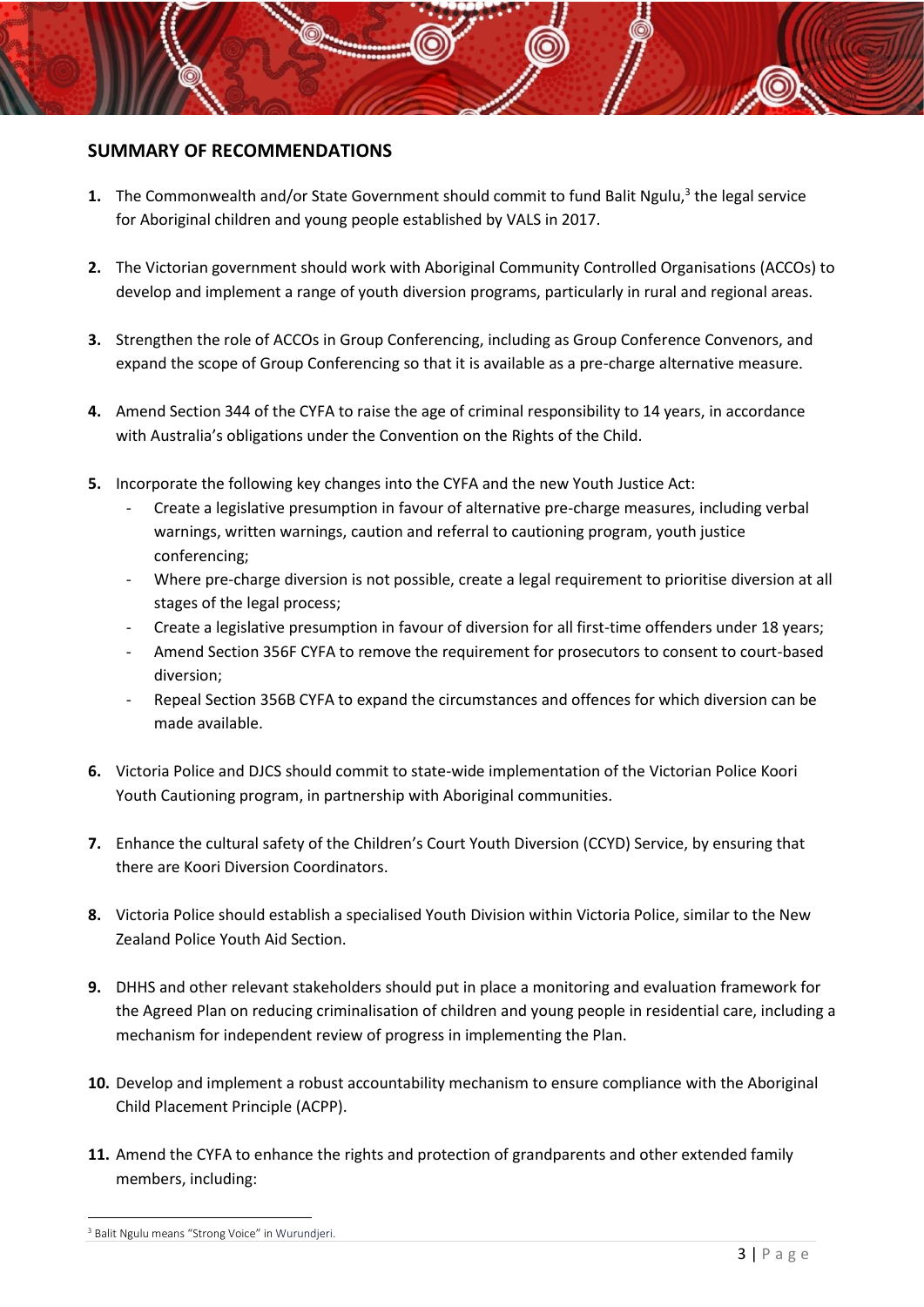- Allow parties other than DHHS to apply for a permanency care order;
- Afford rights equivalent to the rights of a parent, to any party to a child protection proceeding;
- Clarify when a person can be added as a party to a proceeding.
- **12.** Develop and implement guidelines and training to increase understanding and application of the definition of parent under the CYFA, including its application to extended family members (particularly grandparents) who have full time care of their grandchildren.
- **13.** DHHS should continue to invest in and support ACCOs to contribute to the development of cultural support plans, so that every Aboriginal child in OOHC has a Plan that supports then to establish and/or maintain connection to their culture and is not just a check-box exercise.
- **14.** DHHS, Victoria Police and other stakeholders including residential care providers, should finalise the Agreement on Reducing criminalisation of children in residential care as soon a possible and put in place a mechanism for independent monitoring and review of implementation efforts.
- **15.** The Victorian government should raise the age of leaving out-of-home-care to at least 21 years.
- **16.** Amend the *Bail Act 1977* (Vic) as it relates to children and young people:
	- **-** Amend Sections 4AA, 4A, 4C and 4D of the *Bail Act* to exclude children and young people from the presumption against bail and the requirement to show exceptional circumstances or compelling reasons;
	- **-** Amend Section 30 of the *Bail Act* to exclude children and young people from the offence of failure to answer bail;
	- **-** Create a mechanism for effective oversight of police bail.
- **17.** Ensure that Police are appropriately trained (including in relation to trauma-informed approaches and cultural appropriateness) so that they understand how the *Bail Act* applies to children and do not impose onerous and culturally inappropriate conditions on children.
- **18.** Ensure that police are held accountable for non-compliance with the presumption of proceeding against children by way of summons, and that any complaints about police's failure in this regard are investigated by an independent body to ensure impartiality (e.g. IBAC).
- **19.** Invest in and expand the Koori Youth Justice Workforce, including:
	- Invest in the Koori Youth Justice workforce to ensure culturally appropriate and flexible supervision of Aboriginal young people on bail and on community-based orders;
	- Increase the number of Aboriginal staff at Malmsbury and Parkville;
	- Ensure that there is a Koori Youth Justice Worker at each Children's Koori Court.
- **20.** The Victorian Government should prioritise investment in a residential bail support and therapeutic program for Aboriginal young people in the 2019-2020 State budget.
- **21.** The *CYFA* and the *Sentencing Act* should be amended to include a legislative requirement to consider Aboriginality as a factor in sentencing, similarly to Section 3A of the *Bail Act.* A similar requirement should be included in the new *Youth Justice Act*.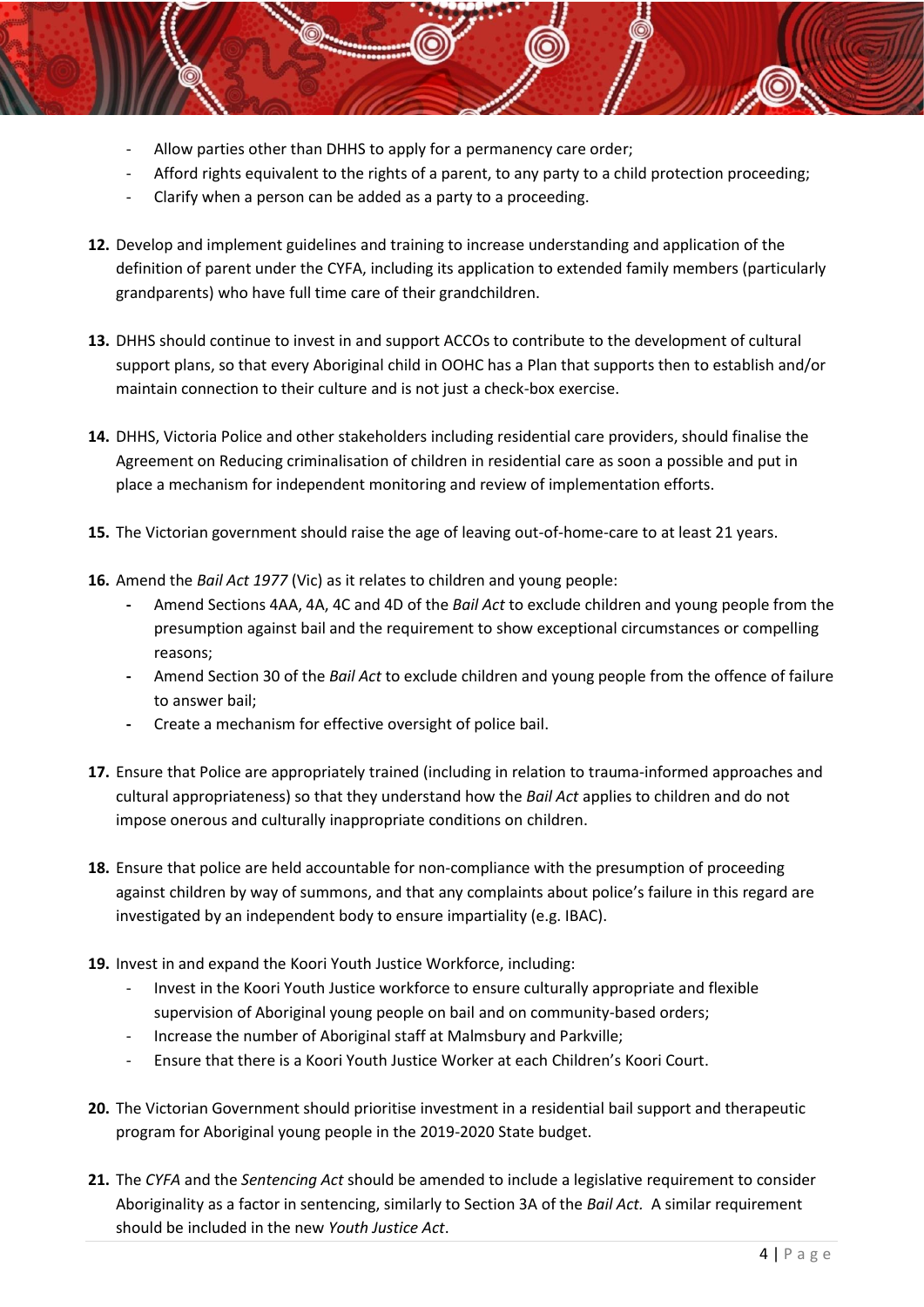- **22.** In addition to expanding the Children's Koori Court to additional locations, Court Services should increase the frequency of Children's Koori Court hearing days and expand the scope of the Court to enable children to plead not guilty.
- **23.** Invest in programs that support families to maintain contact with their loved ones while they are in custody, including financial support to cover the cost of transport to Parkville or Malmsbury.
- **24.** DCJS should ensure that the recommendations from the 2018 Report by CCYP and VEOHRC on *Aboriginal Cultural Rights in Youth Justice Centres*, are incorporated into the Aboriginal Youth Justice Strategy, as well as the new Youth Justice Strategy and Youth Justice Act.
- **25.** The Royal Commission into Victoria's Mental Health System should further examine the youth justice forensic mental health system and develop recommendations to increase access to culturally safe forensic mental health services for Aboriginal young people.
- **26.** The Victorian government must urgently implement recommendations from previous inquiries on the use of isolation, separation and lockdowns in the youth justice system, including the most recent 2019 Inquiry by the Victorian Ombudsman.
- **27.** The Victorian government should adequately fund a National Preventive Mechanism to implement Victoria's obligations under the Optional Protocol to the Convention against Torture and Other Cruel, Inhuman or Degrading Treatment or Punishment (OPCAT).
- **28.** The Victorian government should work closely with the Commonwealth government to ensure that there is long-term and sustainable funding for the Throughcare program run by VACCA for Aboriginal children leaving detention.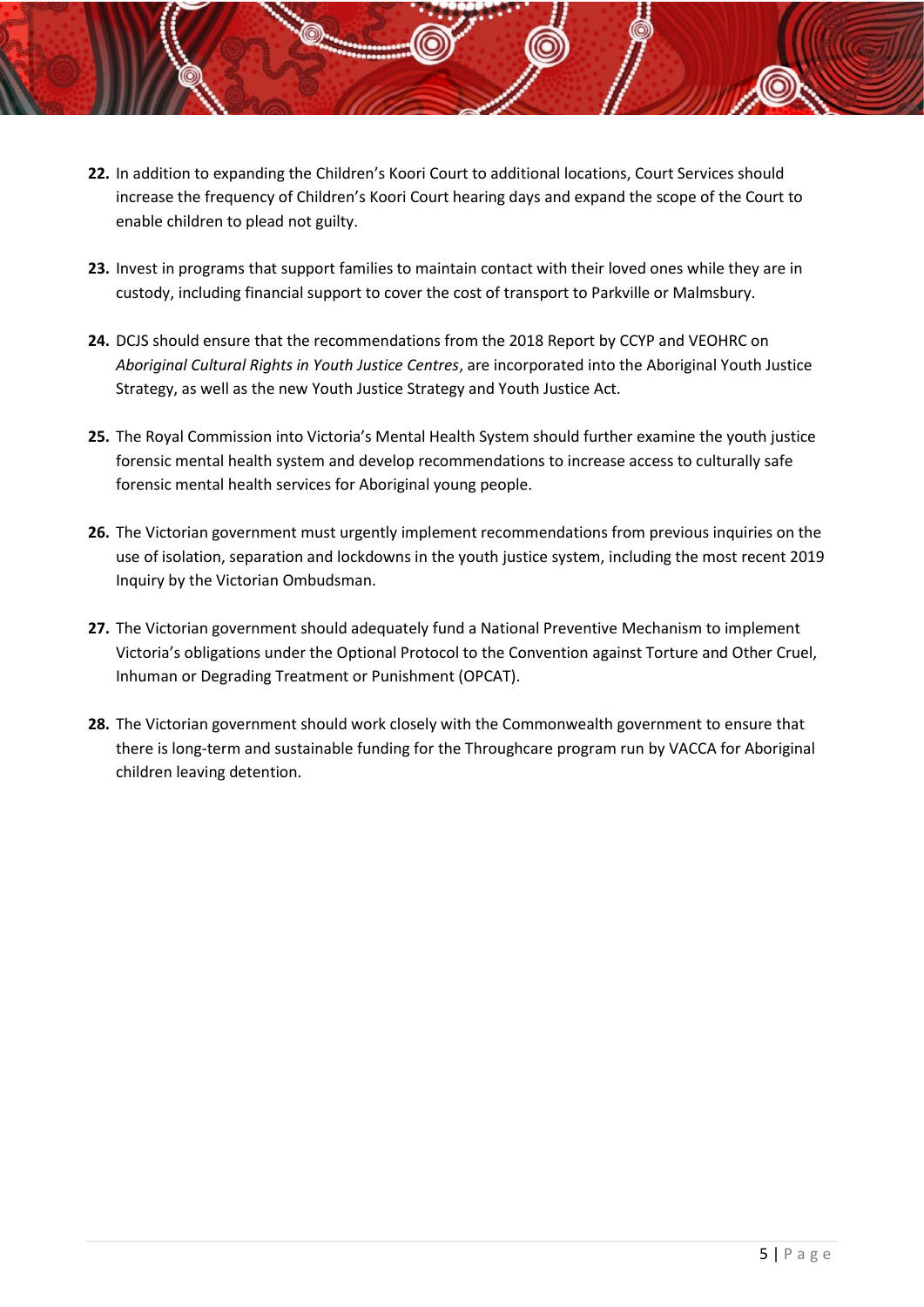## <span id="page-6-0"></span>**DETAILED SUBMISSIONS**

VALS welcomes to the opportunity to provide feedback to the Inquiry of the Commission for Children and Young People (CCYP), *Our Youth Our Way*, into over-representation of Aboriginal and Torres Strait Islander children and young people in the youth justice system. We would also like to take the opportunity to commend the Commission and the Department of Community Safety and Justice (DJCS) for its work through the Koori Youth Justice Taskforce.

At the outset, we would like to acknowledge the critical work of the Koori Youth Council (KYC), including its 2018 report *Ngaga-dji* ("Hear Me").<sup>4</sup> We believe that there are significant opportunities to build on this work through the ongoing development of an Aboriginal Youth Justice Strategy. As an ACCO with a proud history of working with Aboriginal youth across Victoria, we are committed to work with Aboriginal young people, ACCOs, government and other stakeholders to close the gap in justice outcomes for our young people by supporting them to be strong in their culture and building a self-determined Aboriginal Youth Justice system.

<span id="page-6-3"></span>Our submission outlines our primary concerns, based on our experience working with children involved in both the youth justice and child protection systems. In particular, we are concerned by the punitive approach that has crept into the youth justice system since youth justice was transferred from DHHS to DJCS and Corrections Victoria. Despite numerous inquiries and reviews of the youth justice system in recent years,<sup>5</sup> repeated incidents at youth justice centres indicate that the system is under serious strain and that Aboriginal youth are disproportionality bearing the brunt of this broken system.<sup>6</sup> We believe that there is a critical need to shift towards rehabilitative responses that are culturally appropriate and support our youth to heal from past trauma.

<span id="page-6-4"></span>Case studies in our submission are de-identified and are provided with the consent of our clients, who are eager to see reforms that could lead to significant positive outcomes for their wellbeing, livelihoods, families and communities.

## <span id="page-6-1"></span>**STRATEGIES AND PROGRAMS THAT ARE WORKING WELL**

## <span id="page-6-2"></span>*(a) Balit Ngulu ("Strong Voice")*

VALS believes that all Aboriginal and Torres Strait Islander children and young people should have the choice of being able to access a legal service that is culturally informed, holistic, embedded in community and able to support our youth in making sure that their voices are heard.

From September 2017 to October 2018, VALS provided a culturally-safe community service for our children and young people across Victoria, by establishing the first Aboriginal legal service for Aboriginal children

 $\overline{a}$ <sup>4</sup> Ngaga-dji means "Hear Me" in Woiwurrung

<sup>5</sup> Commission for Children and Young People (CCYP), *[The Same Four Walls: Inquiry into the use of isolation, separation and lockdowns in the Victorian](https://ccyp.vic.gov.au/assets/Publications-inquiries/The-Same-Four-Walls1.pdf)  [youth justice system](https://ccyp.vic.gov.au/assets/Publications-inquiries/The-Same-Four-Walls1.pdf)*, (2017); P. Armytage and J. Ogloff, *[Youth Justice Review and Strategy: Executive Summary](https://www.justice.vic.gov.au/sites/default/files/embridge_cache/emshare/original/public/2018/08/bf/6198c2b50/report_meeting_needs_and_reducing_offending_executive_summary_2017.pdf)* (2017); Victorian Ombudsman, *[Report](https://www.ombudsman.vic.gov.au/getattachment/c6880f35-3cf3-4237-b463-9be28db448c8)*  [on youth justice facilities at the Grevillea unit of Barwon Prison, Malmsbury and Parkville](https://www.ombudsman.vic.gov.au/getattachment/c6880f35-3cf3-4237-b463-9be28db448c8) (2017); Parliament of Victoria Legal and Social Issues Committee, *[Inquiry into Youth Justice Centres in Victoria: Final Report](https://www.parliament.vic.gov.au/images/stories/committees/SCLSI/Youth_Justice_System/Reports/LSIC_Inquiry_into_Youth_Justice_Centres_report_WEB.pdf)* (2018); Victorian Ombudsman, *[OPCAT in Victoria: A thematic investigation of](https://www.ombudsman.vic.gov.au/getattachment/Publications/Parliamentary-Reports/OPCAT-in-Victoria-A-thematic-investigation-of-prac/OPCAT-in-Victoria-A-thematic-investigation-of-practices-related-to-solitary-~-September-2019.pdf.aspx)  [practices related to solitary confinement of children and young people,](https://www.ombudsman.vic.gov.au/getattachment/Publications/Parliamentary-Reports/OPCAT-in-Victoria-A-thematic-investigation-of-prac/OPCAT-in-Victoria-A-thematic-investigation-of-practices-related-to-solitary-~-September-2019.pdf.aspx)* (2019); Sentencing Advisory Council, *['Crossover Kids': Vulnerable Ch](https://www.sentencingcouncil.vic.gov.au/sites/default/files/2019-08/Crossover_Kids_Report_1.pdf)ildren in the Youth [Justice System Report 1: Children Who Are Known to Child Protection among Sentenced and Diverted Children in the Victorian Ch](https://www.sentencingcouncil.vic.gov.au/sites/default/files/2019-08/Crossover_Kids_Report_1.pdf)ildren's [Court](https://www.sentencingcouncil.vic.gov.au/sites/default/files/2019-08/Crossover_Kids_Report_1.pdf)*, (2019).

<sup>&</sup>lt;sup>6</sup> In 2017-2018, 41 (17%) out of 242 young people in Youth Justice Centres and Youth Residential Centres were Aboriginal. See Youth Parole Board, *Youth Parole Board [Annual Report 2018-2019](https://www.justice.vic.gov.au/sites/default/files/embridge_cache/emshare/original/public/2019/10/4e/4b32a40c4/YPB_Annual_Report_2019_WEB.pdf)*, (2019), p. 31.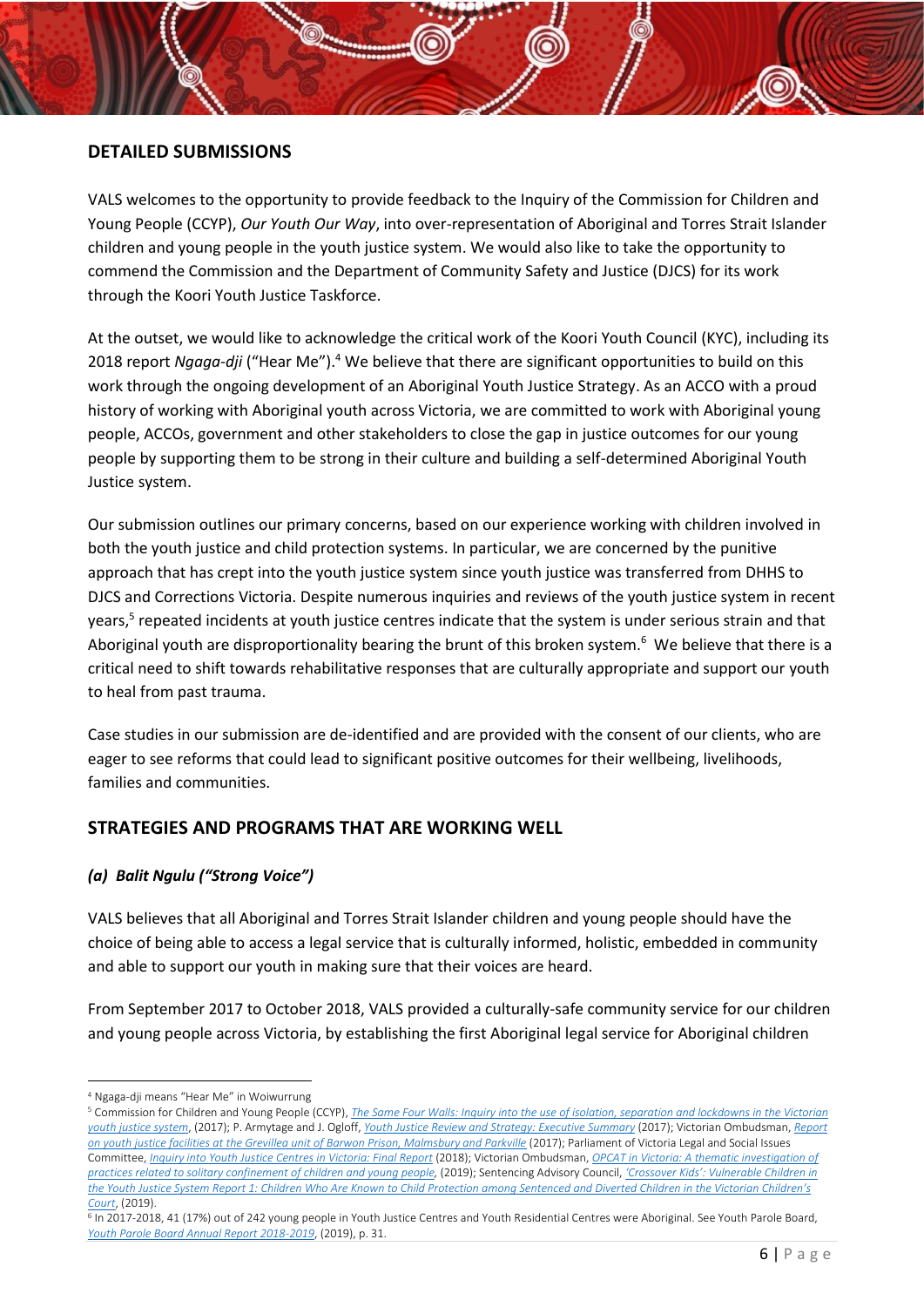and young people in Australia.<sup>7</sup> Through a service model combining both lawyers and Client Service Officers, *Balit Ngulu* focused on maintaining and strengthening connection to culture and family, whilst also assisting clients to access education, employment and leadership opportunities. In doing so, the service was successful in diverting Aboriginal youth from the criminal justice system and prioritising and facilitating placement of children within a kinship network.

Balit Ngulu was founded on the right of self-determination of all Aboriginal peoples, and as such we ensured that our governing, management and service delivery frameworks were informed by our Aboriginal communities. We know that many Aboriginal youth prefer to use culturally-safe community services like Balit Ngulu and that culturally-safe and trauma informed community services are also more likely to stop youth reoffending.<sup>8</sup>

<span id="page-7-1"></span>We strongly encourage the Victorian and Commonwealth governments to invest in this critical legal service, which was widely recognised and endorsed, including by the Law Council of Australia,<sup>9</sup> the Law Institute of Victoria,<sup>10</sup> KYC,<sup>11</sup> the Victorian Council of Social Services<sup>12</sup> and the Commissioner for Aboriginal Children and young People.<sup>13</sup>

#### *James: <sup>14</sup> successful diversion*

Our client was a 15-year-old boy in regional Victoria who had his first criminal matter in January 2018 and received diversion. He didn't engage at all with his previous lawyer and therefore failed to comply with the court's conditions.

The matter was referred to Balit Ngulu by the Diversion Co-ordinator, who was disappointed to have to file a report that would have seen a warrant issued for his arrest. We pleaded with the Magistrate to adjourn the matter for a month to give our unique service the chance to get him to attend court without police arresting him. Our application was granted, and thanks to our Client Service Officer, we were able to support out client to enrol in a TAFE course, engage in drug and alcohol counselling, and explore a community and social group. As a result of the support from Baliit Ngulu, James is now on track to avoid a criminal conviction.

## <span id="page-7-0"></span>*(b) Aboriginal Youth Justice Strategy*

Since mid-2018, the Aboriginal Youth Justice Unit (DJCS) and the Aboriginal Justice Caucus have been collaborating to develop an Aboriginal Youth Justice Strategy. Development of the Strategy was recommended by the 2017 review of the youth justice system and is one of the youth justice commitments under *Burra Lotpja Dunguludja*. The Strategy is community-led and seeks to move towards a selfdetermined youth justice response. It builds on the critical work carried out by Koori Youth Council in their

**<sup>.</sup>** <sup>7</sup> From July 2017 to September 2018, Balit Ngulu provided support and legal assistance in relation to 184 criminal law matters, 59 child protection matters, and 11 civil law matters.

<sup>8</sup> Koori Youth Council (KYC), *[Ngaga-Dji: Young Voices Creating Change for Justice](https://static1.squarespace.com/static/5b7d09f775f9ee5cf0a54a07/t/5b860aff352f53267bc3486c/1535511527195/Ngaga-dji+report+August+2018.pdf)* (2018), p. 53.

<sup>9</sup> The Law Council of Australia, *[Alternative Report to the United Nations Committee on the Rights of the Child,](https://www.lawcouncil.asn.au/resources/submissions/alternative-report-to-the-united-nations-committee-on-the-rights-of-the-child)* November 2018, p. 10.

<sup>&</sup>lt;sup>10</sup> Law Institute of Victoria, "[LIV calls on government to fund Balit Ngulu,](https://www.liv.asn.au/Staying-Informed/Submissions/submissions/October-2018/LIV-calls-on-government-to-fund-Balit-Ngulu)" 5 October 2018.

<sup>11</sup> KYC, *above note* [8,](#page-7-1) p. 37.

<sup>12</sup> Victorian Council of Social Services, *[Delivering Fairness: Victorian Budget Submission 2019-2020,](https://vcoss.org.au/wp-content/uploads/2019/03/DF_Online.pdf)* p. 38.

<sup>&</sup>lt;sup>13</sup> ABC, "Victorian [Aboriginal Legal Service shuts down youth service,](https://www.abc.net.au/news/2018-09-28/victorian-aboriginal-legal-service-shuts-down-youth-service/10315948)" 28 September 2018.

<sup>&</sup>lt;sup>14</sup> Not his real name.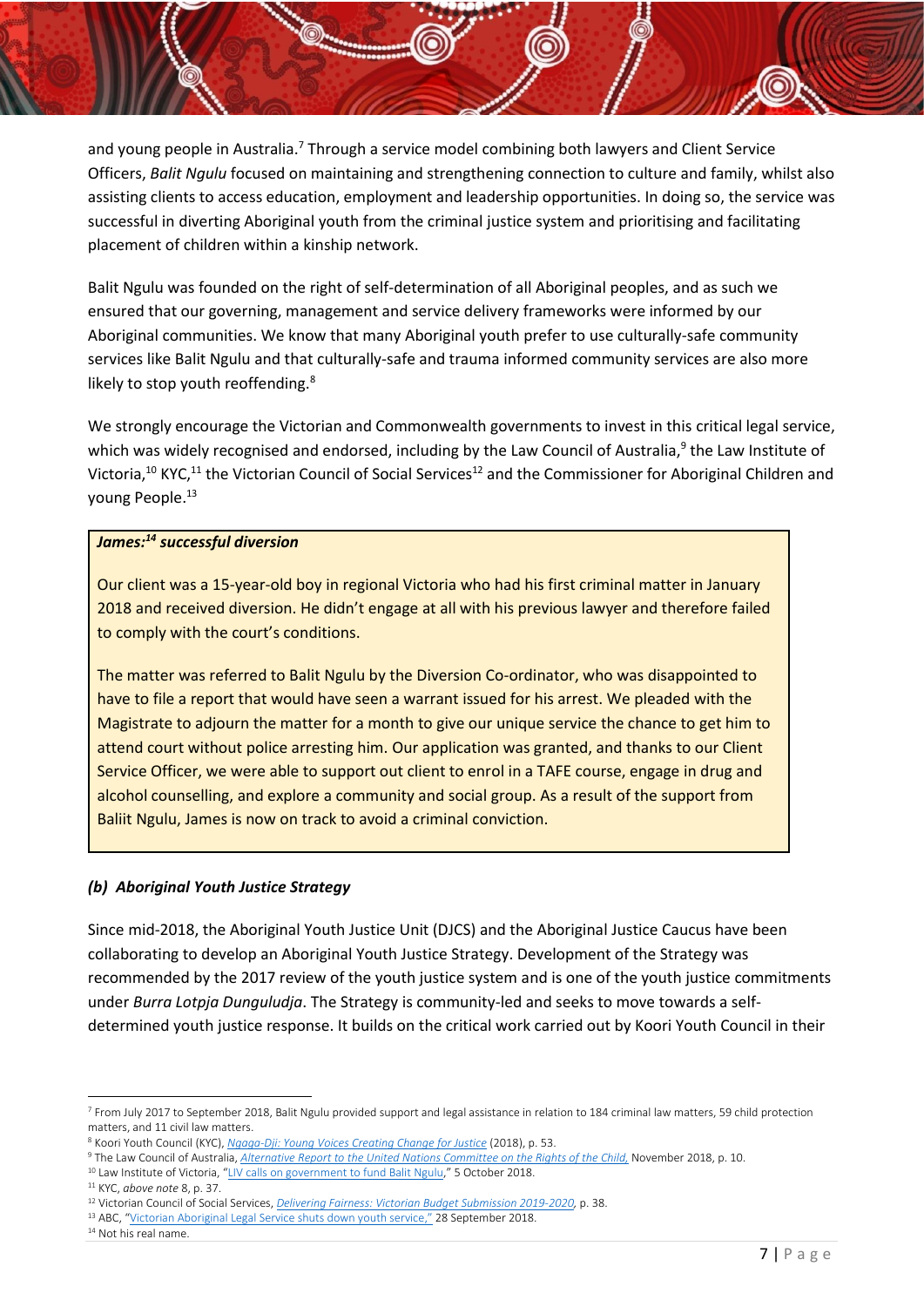Ngag-dji report by ensuring that the voices of children and young people are at the centre. VALS supports the strong commitment to self-determination in this process.

#### <span id="page-8-0"></span>*(c) Culturally appropriate youth support programs*

VALS strongly supports existing programs that provide culturally appropriate support and mentoring to Aboriginal youth, to prevent them from coming into contact with the youth justice system and/or to provide support to children and young people who do come into the system. These include early intervention, mentoring and diversion programs, such as *Marram Nganyin* Youth Mentoring,<sup>15</sup> Dardi Munwurro Youth Journeys Program<sup>16</sup> and Bert Williams Koori Youth Justice Program,<sup>17</sup> as well as residential drug and alcohol programs such as *Bunjilwarra*<sup>18</sup> and *Baroona Healing Centre.* 19 

Despite these programs that are achieving positive outcomes for our youth, there is a shortage of culturally appropriate diversion programs, particularly in rural and regional areas. We strongly encourage the Victorian government to work with ACCOs to develop and implement a range of youth diversion programs, particularly in rural and regional areas.

## <span id="page-8-1"></span>*(d) Consideration of Aboriginality in determinations under the Bail Act 1977*

Victoria is the only State or Territory in Australia to include a legislative requirement when making a determination in relation to an Aboriginal person, to consider any issues that arise due to a person's Aboriginality including the person's cultural background or any other relevant cultural issue or obligation.<sup>20</sup> Section 3A was introduced in 2010 and according to the Australian Law Reform Commission, this provision should be replicated in relevant legislation in all States and Territories.<sup>21</sup>

<span id="page-8-3"></span>In VALS experience, s. 3A of the *Bail Act* is a significant achievement and a powerful tool that allows us to advocate for the cultural rights of our clients in all determinations under the *Bail Act*. We remain concerned that s. 3A is not being used to provide maximum protection to Aboriginal people across Victoria and that further efforts are required to enhance understanding and implementation of this provision.

## <span id="page-8-2"></span>*(e) Group conferencing*

Group Conferencing*<sup>22</sup>* for children and young people who have been found guilty of an offence is a restorative justice tool that is currently working well when it is available. Group Conferencing allows the young person and the victim to tell their story about what happened and how the offence has affected them. It is currently available in situations where a child or young people has been found guilty of an

<sup>1</sup> <sup>15</sup> For Aboriginal young people aged 12 – 25 years. Se[e https://www.yacvic.org.au/resources/youth-mentoring/](https://www.yacvic.org.au/resources/youth-mentoring/)

<sup>16</sup> For Aboriginal boys and men aged 10-18 years. Se[e https://www.dardimunwurro.com.au/youth-journeys-program](https://www.dardimunwurro.com.au/youth-journeys-program)

<sup>&</sup>lt;sup>17</sup> For Aboriginal children and youth aged 10 to 20 years. Se[e http://www.vacsal.org.au/programs/bert-williams-center.aspx.](http://www.vacsal.org.au/programs/bert-williams-center.aspx) Other programs include sporting programs run by Fitzroy Stars and Rumbalara Football and Netball Clubs; and the following programs run by VACCA[: Koorie Tiddas Youth](https://www.vacca.org/page/services/cultural-strengthening-programs/koorie-tiddas-youth-choir)  [Choir](https://www.vacca.org/page/services/cultural-strengthening-programs/koorie-tiddas-youth-choir) for girls and young women; and [Barreng Moorop](https://www.vacca.org/page/services/youth-services-and-programs/barreng-moorop-youth-justice-program) for children aged 10-14 years.

<sup>18</sup> For young people aged 16 – 25 years. See [http://bunjilwarra.org.au/#service\\_model](http://bunjilwarra.org.au/#service_model)

<sup>19</sup> For young people aged 14 – 22 years. See<http://www.njernda.com.au/baroona-healing-centre/>

<sup>20</sup> Section 3A *Bail Act 1977* (Vic). Section 3A of the *Bail Act* also interacts with Section 19 of the Charter on Human Rights and Responsibilities, which protects the rights of Aboriginal people to: enjoyed their identity and culture; maintain and use their language; maintain their kinship ties; and maintain their distinctive spiritual, material and economic relationship with the land and waters and other resources with which they have a connection under traditional laws and customs.

<sup>21</sup> Australian Law Reform Commission (ALRC), *Pathways to Justice - [Inquiry into the Incarceration Rate of Aboriginal and Torres Strait Islander People](https://www.alrc.gov.au/wp-content/uploads/2019/08/final_report_133_amended1.pdf)*s, 2018, p. 169.

<sup>22</sup> Pursuant to s. 414, *CYFA 2005* (Vic), the court can defer sentencing for up to four months so a group conference can be held and a report prepared for the court.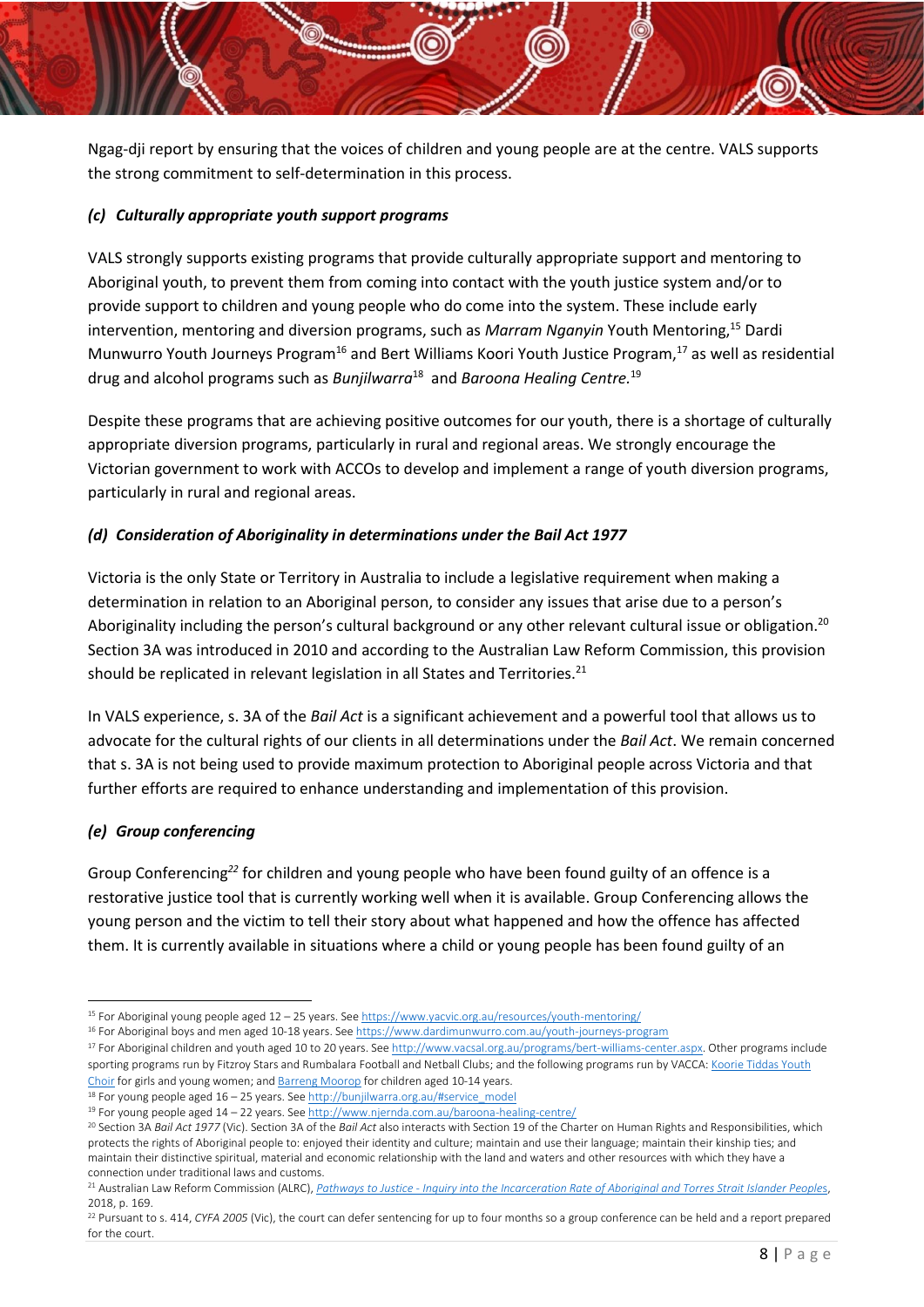offence (other than homicide, manslaughter and sex offences) and the court is considering imposing a sentence that will be supervised by the youth justice service.<sup>23</sup>

We believe that the role and effectiveness of Group Conferencing could be strengthened by enhancing the role of ACCOs in the group conference process, including as Group Conference Convenors. We also believe that more needs to be done to increase the number of Koori Group Conference Convenors, including through identified roles.

Additionally, we strongly believe that Group Conferencing should be used as a pre-charge mechanism for youth who are believed to have committed an offence. As elaborated below, there is critical need to prioritise legislative reform and investment in programs aimed at diverting children and young people away from the youth justice system. In the Northern Territory, Group Conferencing is an important element of an effective pre-charge diversion scheme.<sup>24</sup> We recommend that Group Conferencing in Victoria is expanded so that it can be used as a legislatively based pre-charge alternative measure.

## <span id="page-9-3"></span><span id="page-9-0"></span>**SYSTEMIC CHANGES TO REDUCE YOUTH JUSTICE INVOLVEMENT FOR ABORIGNAL YOUNG PEOPLE IN VICTORIA**

Reducing youth justice involvement for Aboriginal children and young people in Victoria requires systemic reform across both the youth justice and child protection systems. There is a critical need to divert our young people away from the youth justice system at every possible stage, including by supporting families and preventing initial contact with the system; ensuring that young people's experiences of the system are culturally appropriate and trauma-informed; and supporting young people who are transitioning out of the youth justice system.

## <span id="page-9-1"></span>**1. Prevent our children and young people from engaging with the youth justice system**

## <span id="page-9-2"></span>*(a) Raise the minimum age of criminal responsibility to 14 years*

**.** 

The current age of criminal responsibility in Victoria is 10 and there is a rebuttable presumption (*doli incapax*) that children under the age of 14 are not capable of committing a criminal offence.<sup>25</sup> VALS is strongly of the view that children below the age of 14 should not be behind bars and that the Victorian government should raise the criminal age of responsibility to 14 years.

In VALS experience, the current law is inconsistency applied and routinely fails to protect our children. Although the burden is on the police to prove that a child aged 10 to 13 years has capacity to be criminally responsible for his/her acts, in practice, police officers regularly fail to discharge this burden unless they are specifically requested to do so. Aboriginal children are disproportionality impacted by the low age of

<sup>&</sup>lt;sup>23</sup> This includes probation, youth supervision order, youth attendance order, youth residential centre order or youth justice centre order. <sup>24</sup> In the Northern Territory, Youth Justice Conferencing is one of four pre-charge alternatives that must be considered by the Police pursuant to s. 39 of the Youth Justice Act. See Royal Commission into the Protection and Detention of Children in the Northern Territory, *[Report of the Royal](https://www.royalcommission.gov.au/sites/default/files/2019-01/rcnt-royal-commission-nt-final-report-volume-2b.pdf)  [Commission into the Protection and Detention of Children in the Northern Territory: Volume 2b,](https://www.royalcommission.gov.au/sites/default/files/2019-01/rcnt-royal-commission-nt-final-report-volume-2b.pdf)* (2017) p. 253.

 $25$  When a child is over the age of 10 but under 14, there is an old, common law rebuttable presumption that the child lacks the capacity to be criminally responsible for his or her acts, known as "doli incapax" (incapable of crime). In order to rebut the presumption, it must be proved that at the time of an offence the child knew that his or her actions were seriously wrong in the moral sense. See *RP v The Queen* [2016] HCA 53.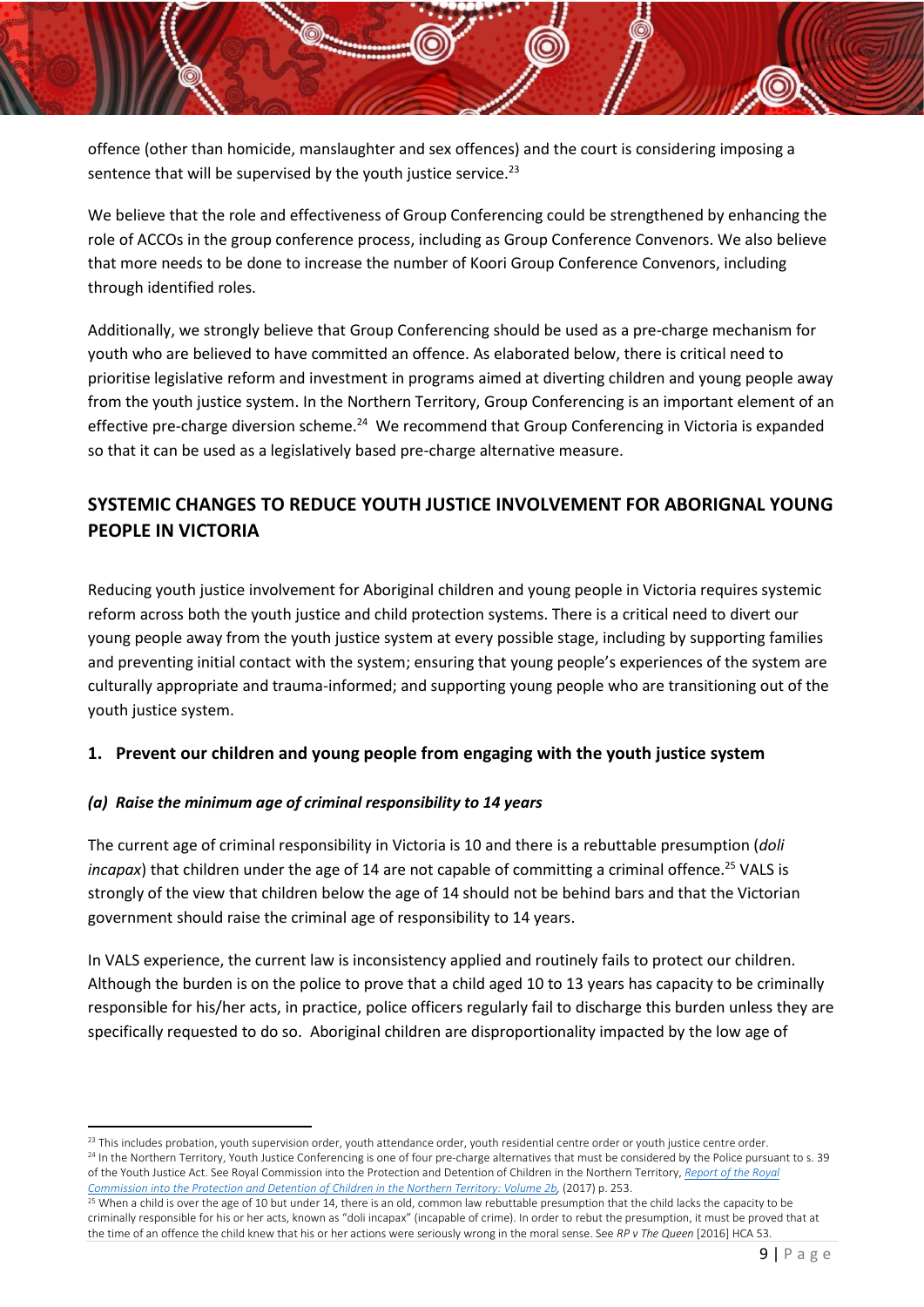criminal responsibility with many Aboriginal young people entering the youth justice system when they are aged 10 to 13 years. $26$ 

Criminalising children aged 10 to 14 years is in breach of international human rights law and is inconsistent with international standards, which provide that the minimum age of criminal responsibility should be 14 years.<sup>27</sup> In September 2019, the United Nations Committee on the Rights of the Child found reviewed Australia's compliance with the Convention on the Rights of the Child and recommended that Australia increase the minimum age of criminal responsibility to 14 years. $^{28}$ 

The current legal minimum age of criminal responsibility is against medical evidence that children aged 10 to 14 years lack emotional, mental and intellectual maturity. Research shows that children's brains are still developing throughout these formative years where they have limited capacity for reflection before action.<sup>29</sup> Criminalising the behaviour of young and vulnerable children also creates a vicious cycle of disadvantage that can entrench children in the criminal justice system.<sup>30</sup> Studies by the Australian Institute for Health and Welfare (AIHW) and the Victorian Sentencing Advisory Council show that the younger a child has their first contact with the criminal justice system, the higher the chance of future offending.<sup>31</sup>

As a member of the Smart Justice for Young People (SJ4YP) Coalition, VALS stands alongside a growing number of organisations<sup>32</sup> in calling for the Victorian government to raise the age of criminal responsibility to 14 years. We strongly encourage the Victorian government to be a leader in the ongoing Council of Attorney Generals (COAG) review of the minimum age of criminal responsibility across Australia. Children should be in playgrounds and classrooms, not in prisons.

#### <span id="page-10-0"></span>*(b) Prioritise and strengthen diversion at every stage*

<span id="page-10-1"></span>Diverting young people away from the formal court system leads to a positive impact on youth reoffending behaviour.<sup>33</sup> Under the Convention on the Rights of the Child, Australia is obliged to promote measures for dealing with children without resorting to judicial proceedings wherever appropriate and desirable.<sup>34</sup>

Currently in Victoria, children and young people can be diverted away from the youth justice system through the following mechanisms:

<sup>1</sup> <sup>26</sup> In 2017-2018, 39% of Aboriginal children under supervision nationally where aged 10-13 when they were first sentenced to a custodial or community-based youth justice order, versus only 15% of non-Aboriginal children. Australian Institute for Health and Wellbeing (AIHW), *[Youth Justice](https://www.aihw.gov.au/getmedia/f80cfcb3-c058-4c1c-bda5-e37ba51fa66b/aihw-juv-129.pdf.aspx?inline=true,%20Table%20S78b)  [in Australia 2017-2018,](https://www.aihw.gov.au/getmedia/f80cfcb3-c058-4c1c-bda5-e37ba51fa66b/aihw-juv-129.pdf.aspx?inline=true,%20Table%20S78b)* May 2019, p. 27.

<sup>27</sup> United Nations Committee on the Rights of the Child, *[General comment No. 24 \(2019\) on children's rights in the child justice system](https://tbinternet.ohchr.org/_layouts/15/treatybodyexternal/Download.aspx?symbolno=CRC/C/GC/24&Lang=en)*, CRC/C/GC/24, September 2019.

<sup>28</sup> United Nations Committee on the Rights of the Child, *[Concluding observations on the combined fifth and sixth periodic reports of Australia](https://tbinternet.ohchr.org/_layouts/15/treatybodyexternal/Download.aspx?symbolno=CRC%2fC%2fAUS%2fCO%2f5-6&Lang=en)*, CRC/C/AUS/CO/5-6, September 2019.

<sup>&</sup>lt;sup>29</sup> Andrew Becroft, 'From Little Things, Big Things Grow: Emerging Youth Justice Themes in the South Pacific' (Paper presented at the Australasian Youth Justice Conference on Changing Trajectories of Offending and Reoffending, New Zealand, 21-22 May 2013) 5 referring to Science Advisory Committee *Improving the Transition: Reducing Social and Psychological Morbidity During Adolescence* (May 2011), p. 24. See also Kelly Richards, 'What makes juvenile offenders different from adult offenders?' (2011) 409 *Trends & issues in crime and criminal justice*, 4; Laurence Steinberg 'Risk Taking in Adolescence: New Perspectives from Brain and Behavioural Science' (2007) 16 *Current Directions in Psychological Science* 55, 56. <sup>30</sup> AIHW, *[Young people returning to sentenced youth justice supervision 2014](https://www.aihw.gov.au/getmedia/48ae3545-83c5-46f1-96d4-9fac034fc71b/aihw-juv-127.pdf.aspx?inline=true)–15* (2018); Sentencing Advisory Council, *[Reoffending by Children and](https://www.sentencingcouncil.vic.gov.au/sites/default/files/2019-08/Reoffending_by_Children_and_Young_People_in_Victoria.pdf)  [Young People in Victoria](https://www.sentencingcouncil.vic.gov.au/sites/default/files/2019-08/Reoffending_by_Children_and_Young_People_in_Victoria.pdf)* (2016) p. 26.

<sup>31</sup> Ibid. See also AIHW 2013.

<sup>&</sup>lt;sup>32</sup> Australian Medical Association, "[AMA Calls for the Age of Criminal Responsibility](https://ama.com.au/media/ama-calls-age-criminal-responsibility-be-raised-14-years-age) to be Raised to 14 years of Age," (25 March 2019). See also Law Council of Australia, "[Commonwealth, states and territories must lift minimum age of criminal responsibility to 14 years, remove doli incapax](https://www.lawcouncil.asn.au/media/media-releases/commonwealth-states-and-territories-must-lift-minimum-age-of-criminal-responsibility-to-14-years-remove-doli-incapax)" (26 June 2019); Australian and New Zealand Children's Commissioners and Guardians (ANZCCG), ["Public Guardians and Children's Commissioners](https://www.humanrights.gov.au/our-work/childrens-rights/publications/australian-and-new-zealand-childrens-commissioners-and-0)  Australia and New Zealand Children's C[ommissioners and Guardians, Communique 12-14 November 2018,](https://www.humanrights.gov.au/our-work/childrens-rights/publications/australian-and-new-zealand-childrens-commissioners-and-0)"; Royal Australian College of Physician, "[Doctors, lawyers, experts unite in call to raise age of criminal responsibility.](https://www.racp.edu.au/news-and-events/media-releases/doctors-lawyers-experts-unite-in-call-to-raise-age-of-criminal-responsibility)"

<sup>33</sup> Crime Statistics Agency, *[In Brief 9: The Cautious Approach: Police cautions and the impact on youth reoffending](https://www.crimestatistics.vic.gov.au/sites/default/files/embridge_cache/emshare/original/public/2017/09/7f/e1e924c80/20170925_in%20brief9%20FINAL.pdf)*, (2017).

<sup>&</sup>lt;sup>34</sup> United Nations Convention on the Rights of the Child, Article 40(3)(b).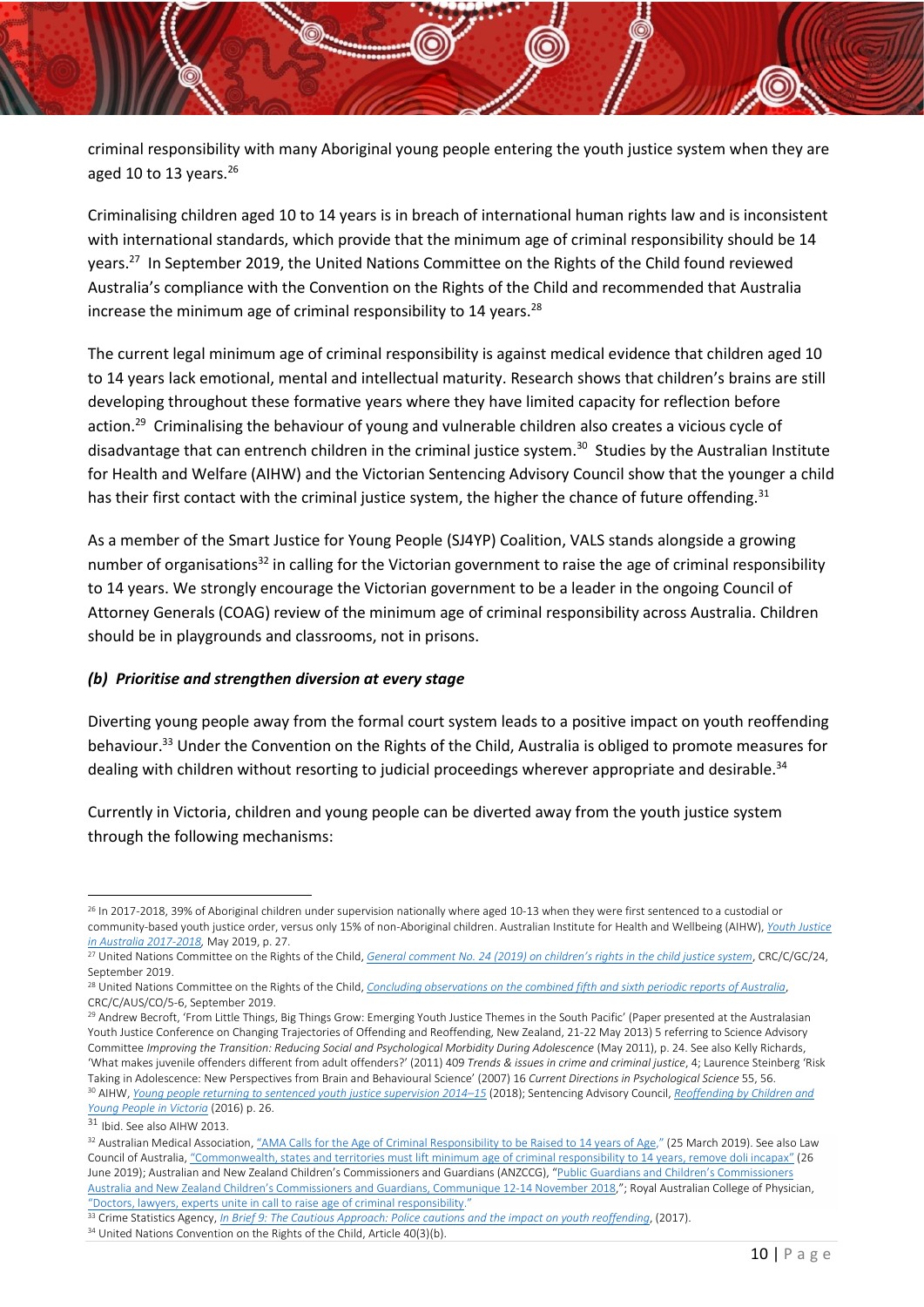- Pre-charge caution by Victoria Police; $35$
- Referral to a pre-charge cautioning program, where available; $36$
- Court-based diversion through the Children's Court Youth Diversion (CCYD) Service.<sup>37</sup>

In VALS experience, there are challenges with the current cautioning and court-based diversion mechanisms, which mean that they are inconsistency applied. In particular, we believe that the lack of a legislative basis for pre-charge cautions, the discretionary powers of police in relation to cautions, and the police veto on court-based diversion undermine the potential for a rehabilitative approach to youth justice and instead channel young people into a cycle of reoffending.<sup>38</sup>

#### *Michael: <sup>39</sup> arrest for minor offence*

Our client was an Aboriginal boy from a regional town who was playing with friends late one evening in a public space. Our client's friends had committed some minor offences. Police attended, arrested the children and took them to the station. Although police knew where our client lived, they held him in a police cell overnight. They interviewed him at 4:00am, and returned him home in the morning. Our client was charged by police, but the charges were later withdrawn as it was determined that he didn't have legal capacity. As a result of being arrested by police and being held in custody, our client suffers from anxiety and is increasingly withdrawn. The impact of this experience has limited his school attendance.

To strengthen the mechanisms for diverting Aboriginal children and young people away from the youth justice system, we believe that there is a need for significant legislative and policy reform. In relation to the legislative framework, VALS believes that the following key changes must be incorporated into the *CYFA* and the new *Youth Justice Act*:

- Create a legislative presumption in favour of alternative pre-charge measures, including verbal warnings, written warnings, caution and referral to cautioning program, youth justice conferencing;
- Where pre-charge diversion is not possible, create a legal requirement to prioritise diversion at all stages of the legal process;
- Create a legislative presumption in favour of diversion for all first-time offenders under 18 years;
- Remove the requirement for prosecutors to consent to court-based diversion;<sup>40</sup>
- Expand the circumstances and offences for which diversion can be made available.<sup>41</sup>

<sup>35</sup> Under the *Victoria Police Manual – Procedures and Guidelines*, young people are eligible for a caution if they meet the following mandatory criteria: the individual admits to the offence; the individual is between the ages of 10-17 years; parent/guardian consents to the caution; and parent/guardian is present at the time of the formal provision of the caution.

<sup>36</sup> There have been several pre-charge cautioning pilot programs in Victoria, including: a 12-month Koori Youth Cautioning Pilot in Mildura (2007-2008); Youth Cautioning Pilot introduced in 2010 in Western Region Division 4, the Northern Grampians and Horsham Police Service Areas, the Eastern Region Division 2 Knox PSA and the Southern Metro Region Division 3 Casey PSA. Victoria police are currently working with Aboriginal communities in Echuca, Dandenong and Bendigo to develop and implement a new Aboriginal Youth Cautioning Pilot program.

<sup>37</sup> See s. 356 *CYFA 2005*. Court-based diversion has been available in all Children's Courts across Victoria since January 2017. The scheme is managed across Victoria by the [Children's Court Youth Diversion Service](https://www.childrenscourt.vic.gov.au/jurisdictions/criminal/youth-diversion) (CCYD).

<sup>&</sup>lt;sup>38</sup> According to research by the Crime Statistics Agency, Aboriginal young people are less likely to be cautioned than non-Aboriginal young people. See CSA, *above note* [33,](#page-10-1) p. 10.

<sup>39</sup> This is not his real name.

<sup>40</sup> Section 356F *CYFA 2005* requires the prosecutor to consent to diversion.

<sup>41</sup> Section 356B CYFA excludes diversion for the following offences: (a) an offence punishable by a minimum or fixed sentence; and (b) offences involving alcohol or drugs under s. 49(1) *Road Safety Act*.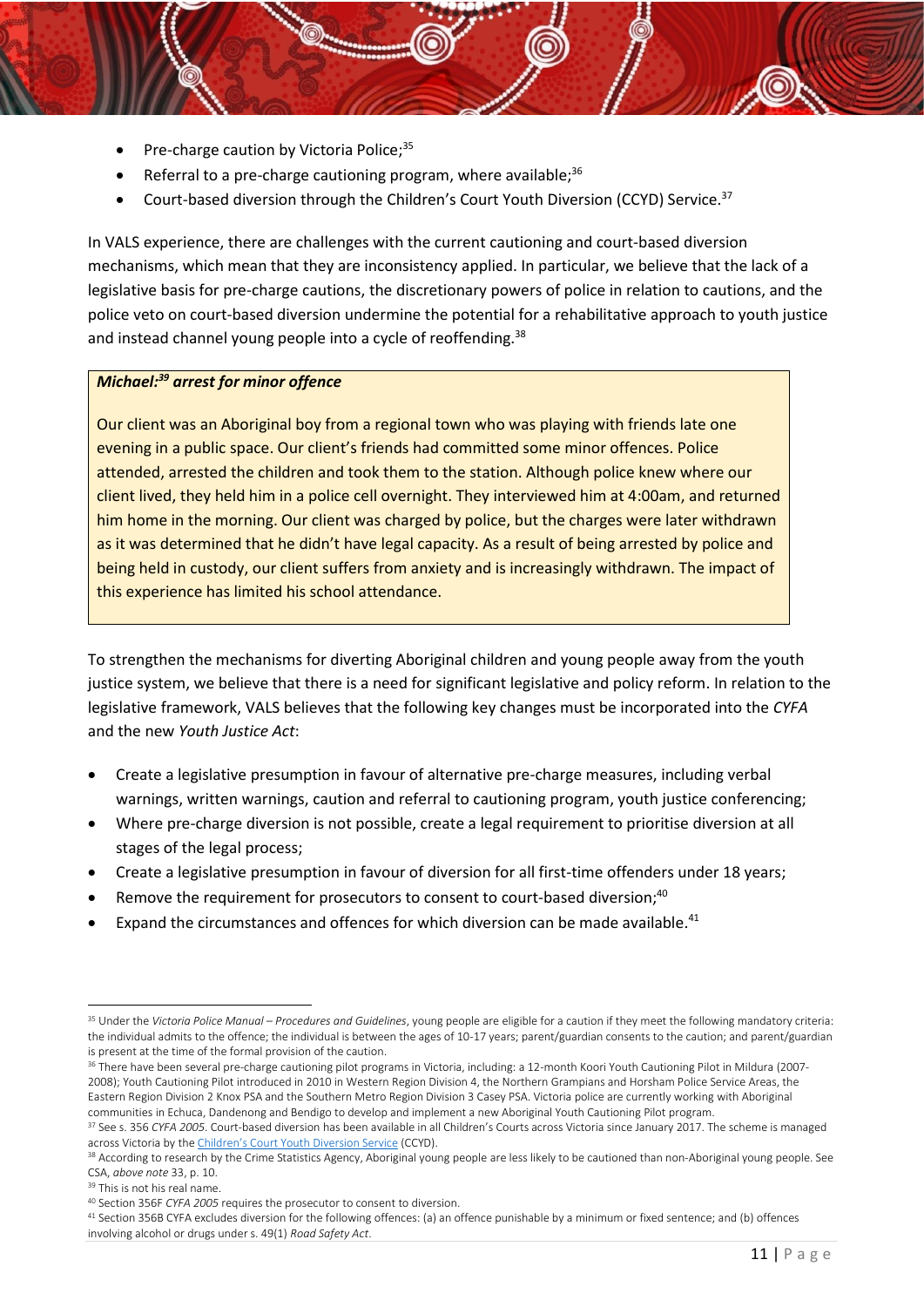Additionally, we believe that there is a significant need to invest in culturally appropriate pre-charge and court-based diversion programs that are gender-sensitive and respond to the intersectional needs of Aboriginal youth. We believe that ACCOs are the best placed to develop and implement such programs, building on the existing work by ACCOs in this space.<sup>42</sup>

In relation to pre-charge cautioning, we note that the current five-year Aboriginal Youth Cautioning Pilot (ACYP) program is a priority under *Burra Lotjpa Dunguludja* (AJA4), and we support this collaboration between Victoria Police and Aboriginal communities in the three pilot sites (Echuca, Dandenong and Bendigo).<sup>43</sup> However, we are concerned that this is now the second Koori specific youth cautioning pilot program in Victoria, and the government has still not committed to long-term sustainable funding to ensure that pre-charge cautioning programs are available across Victoria.

Regarding court-based diversion, we are concerned that the lack of culturally safe diversion programs, particularly for Aboriginal youth in rural and regional Victoria means that an Aboriginal young person may be eligible for Court-based diversion, but there are no programs available to support diversion. It is critical to ensure that the commitment under *Burra Lotjpa Dunguludja* (AJA4) to deliver community-based diversion programs is adequately funded and implemented in a timely manner.<sup>44</sup> Additionally, there is need to enhance the cultural safety of the CCYD, by ensuring that there are Koori Diversion Coordinators.

Finally, as was recommended by the Royal Commission into the Protection and Detention of Children in the Northern Territory, we believe that Victoria Police should establish a specialised Youth Division, similar to the New Zealand Police Youth Aid Section.

## <span id="page-12-0"></span>*(c) Reduce criminalisation of children and young people in residential care*

VALS represents a number of clients who reside in residential homes, and is concerned that children and young people in residential care are particularly vulnerable to early engagement with the youth justice system due to over-reliance on police to respond to behaviour issues in residential homes.

## *Amelia<sup>45</sup>: Criminalisation in Residential Care*

Amelia is 16 years of age and living in residential care. She was removed from her parents at the age of 7 and was first placed in foster and kinship placements, before entering residential care at the age of 11. She has been extremely unhappy in this facility for some time, and has experienced significant periods of time without a child protection worker.

In 2018, she was granted youth parole after serving six months in custody. This was her first time in custody but she has been in contact with the youth justice system since the age of 11. Whilst on parole, police made multiple attempts to serve VALS with charges for alleged offending that occurred prior to Amelia's remand. The offending was minor, for example, one matter related to allegedly throwing a coffee cup in her residential unit. This created significant issues as she was required to attend court long after she had stopped offending.

44 See *Burra Lotjpa Dunguludja*, p. 43. Development and delivery of community based diversion programs is yet to commence. Se[e AJA4 in Action.](https://www.aboriginaljustice.vic.gov.au/the-aja-in-action) <sup>45</sup> This is not her real name.

**<sup>.</sup>** <sup>42</sup> As mentioned above, programs such as Bareng Maroop, Dardi Munwurro Youth Journeys Program and the Bert Williams Koori Youth Justice Program are excellent examples of ACCO diversion programs.

<sup>&</sup>lt;sup>43</sup> Under Burra Lotjpa Dunguludja, the Aboriginal Justice Forum has committed to implement this program in four sites over the next 5 years. See AJF, *[Burra Lotjpa Dungulugja](https://www.aboriginaljustice.vic.gov.au/sites/default/files/embridge_cache/emshare/original/public/2018/09/9d/784c6e742/Victorian%20Aboriginal%20Justice%20Agreement%20Phase%204.pdf)* (2018), p. 41.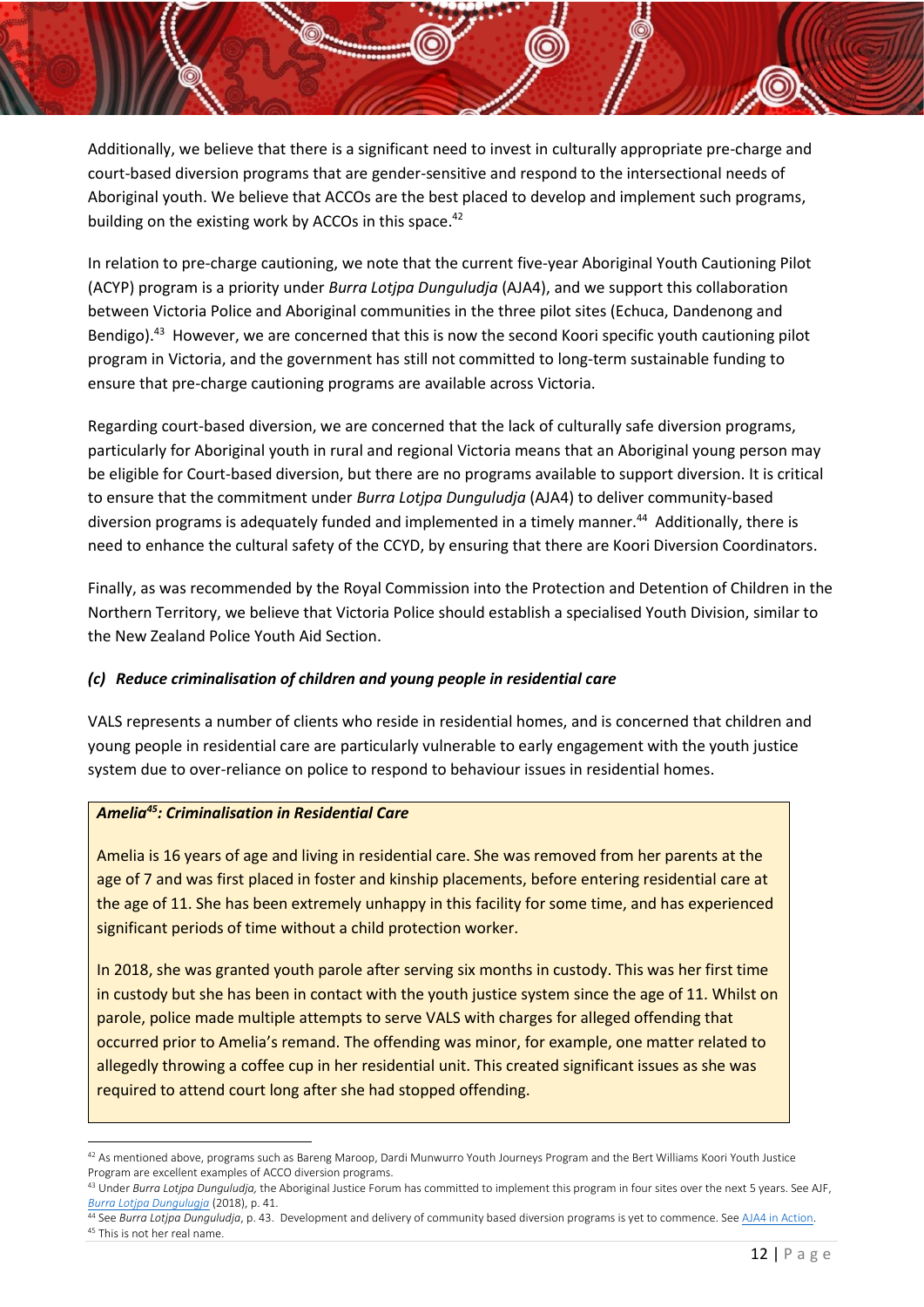Following on from Victorian Legal Aid's report, *Care not Custody*, <sup>46</sup> DHHS is currently leading a process to develop an inter-agency plan to reduce criminalisation of children and young people in residential homes. VALS is pleased to have been consulted on the draft Plan and commends DHHS and the other stakeholders for their work to date.

We strongly encourage DHHS and other stakeholders to put in place a rigorous monitoring and evaluation framework for the agreement, including a mechanism for independent review of progress in implementing the Agreement. We also support efforts in the Plan to limit information sharing between DHHS, Police and Residential Care Providers and ensure that Police are not involved in Care Team meetings for children and young people in Residential Care.

## <span id="page-13-0"></span>**2. Enhance the cultural appropriateness of the child protection system**

Children involved in the child protection system are over-represented in the youth justice system.<sup>47</sup> According to the Sentencing Advisory Council, 18% of children who received a sentence or diversion in the Victorian Children's Court in 2016 and 2017 where the subject of at least one child protection order and 18% of these children were Aboriginal.<sup>48</sup>

VALS notes that the child protection system has been the focus of previous inquiries by the CCYP and does therefore not intend to provide a thorough overview of our concerns relating to Aboriginal children and families involved in the child protection system. However, we would like to take this opportunity to highlight the following discrete points.

## <span id="page-13-1"></span>*(a) Ensure compliance with the Aboriginal Child Placement Principle (ACPP)*

VALS has recently become aware of multiple cases where Aboriginal children are removed from their grandparent(s), in apparent contravention of the Aboriginal Child Placement Principle (ACPP). While each case is unique, these cases appear to represent a pattern of non-compliance with the ACPP and marginalisation of grandparents from the care of their grandchildren.

While each case is unique, we have observed several cases involving the following factors:

- A child is placed on a Care by Secretary Order (CBSO) in the care of the grandparent, who believes that they have permanent care of the grandchild;
- After the grandparent has cared for the child for several years, they seek financial and emotional support from DHHS;
- The relationship between the grandparent and DHHS deteriorates and the child is removed from the grandparent's care as an administrative decision under the CBSO;
- The grandparent has limited capacity to challenge the decision, as are not a party to the proceeding and even if they are added as a party, they have limited rights.

**<sup>.</sup>** <sup>46</sup> Victorian Legal Aid, *[Care not Custody](http://www.legalaid.vic.gov.au/sites/www.legalaid.vic.gov.au/files/vla-care-not-custody-report.pdf)* (2016).

<sup>47</sup> AIHW, *[Young People in Child Protection and Under Youth Justice Supervision \(1 July 2013 to 30 June 2017\)](https://www.aihw.gov.au/getmedia/bdcab5ea-2009-4c44-95ff-8225f5171c4a/aihw-csi-26.pdf.aspx?inline=true)* (2019)*;* AIHW, *[Young People in Child](https://www.aihw.gov.au/getmedia/ebf46682-66a3-4d5e-85ce-0b3919c70dfd/aihw-CSI-27.pdf.aspx?inline=true)  [Protection and Under Youth Justice Supervision \(1 July 2014 to 30 June 2018\)](https://www.aihw.gov.au/getmedia/ebf46682-66a3-4d5e-85ce-0b3919c70dfd/aihw-CSI-27.pdf.aspx?inline=true)* ; Sentencing Advisory Council, *above note* [5.](#page-6-3)  <sup>48</sup> Sentencing Advisory Council, *above note* [5,](#page-6-3) pp. 47-48.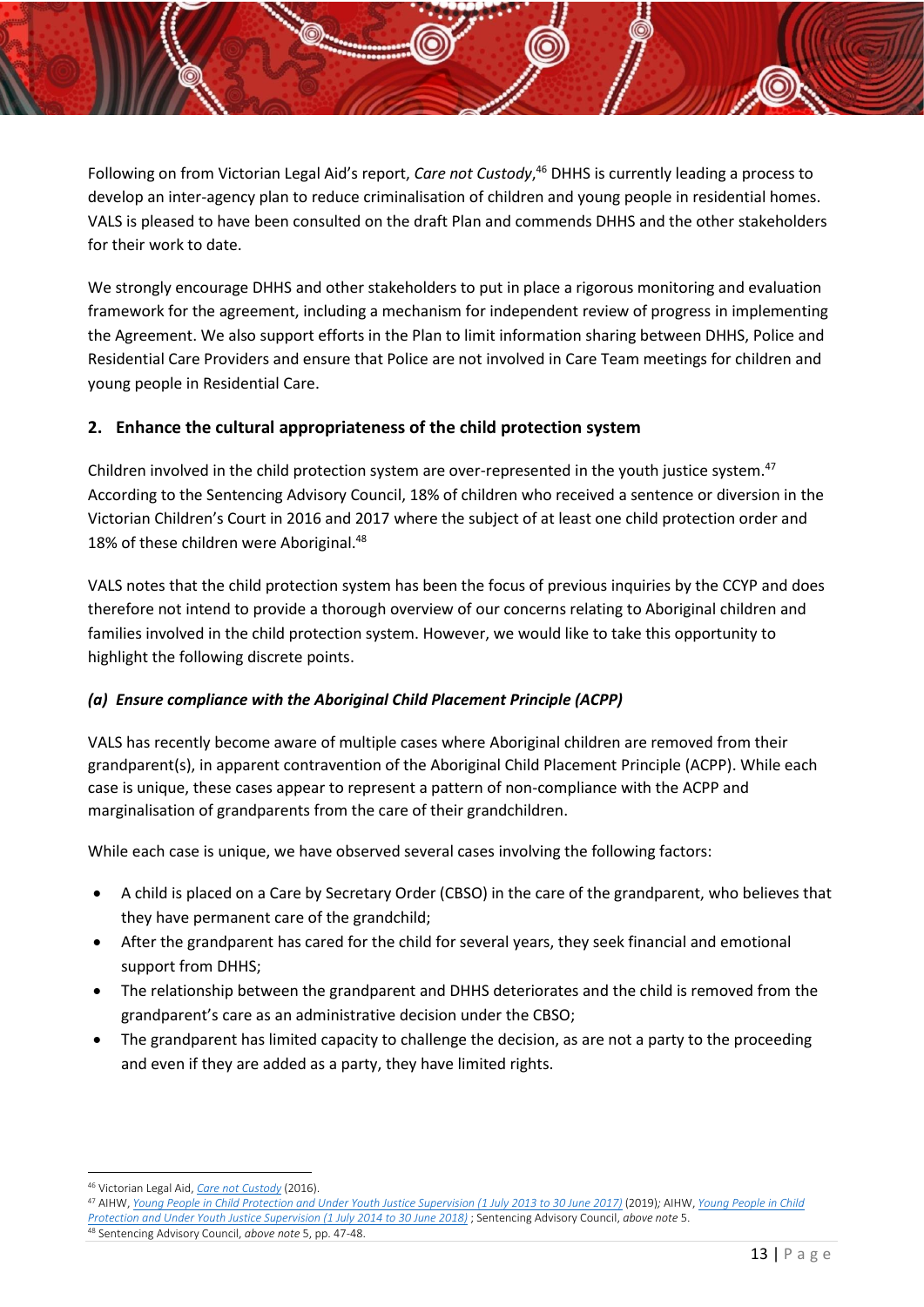## *Rose: <sup>49</sup> removal of grandchild*

Our client has played a significant role in caring her grandchild, as our client's daughter has a long history of mental health and alcohol/drug related issues. Our client cared for her grandchild approximately 50% of the time during the first 4 years of the child's life. When the grandchild was 4 years old, DHHS placed the child in our client's care on an order that eventually converted to a CBSO. At the time, our client understood that the CBSO gave her parental responsibility and that the child would remain in her care indefinitely.

Our client requested support from DHHS to manage her grandchild's behaviour when the child started refusing to go to school and self-harming, most likely due to bullying. Our client did not receive support from DHHS, and her grandchild was eventually removed to a non-Aboriginal family. The child was unhappy and continually contacted our client, who went each time to collect the child. Each time, DHHS removed the child from our client and returned her to her new carer.

We have made submissions for our client to be joined to the proceedings as a parent, as she had parental responsibility for her grandchild for a significant part of her life. The submissions have been rejected and our client does not have standing to apply to have the CBSO revoked, or to apply for a Family Preservation Order. The child has been away from her family for 12 months.

We strongly urge the government to develop and implement a robust accountability mechanism to ensure compliance with the Aboriginal Child Placement Principle (ACPP). We also recommend the following amendments to the CYFA to enhance the rights and protection of grandparents and other extended family members:

- Allow parties other than DHHS to apply for a permanency care order;
- Afford rights equivalent to the rights of a parent, to any party to a child protection proceeding, including the ability to request an internal review;
- Clarify when a person can be added as a party to a proceeding.

VALS also believes that there is a need for training to increase understanding of and application of the definition of parent under the CYFA, including its application to extended family members (particularly grandparents) that have parental responsibility (i.e. all the duties, powers, responsibilities and authority which, by law or custom, parents have in relation to children).<sup>50</sup>

## <span id="page-14-0"></span>*(b) Improve Cultural Support Plans*

Under the *CYFA*, a Cultural Support Plan is required for every Aboriginal child in OOHC and should be made within 16 weeks of entering care.<sup>51</sup> The aim of these plans is to ensure that Aboriginal children in OOHC remain connected to their community and culture.

**.** 

<sup>49</sup> This is not her real name.

<sup>50</sup> s. 3(1) *CYFA 2005* (Vic).

<sup>51</sup> s. 176 *CYFA 2005* (Vic). The legislative requirement for every Aboriginal child in OOHC to have a Cultural Support Plan was introduced in March 2016. Prior to March 2016, the CYFA only required Cultural Support Plan for some Aboriginal children subject to a Guardianship or long-term Guardianship order.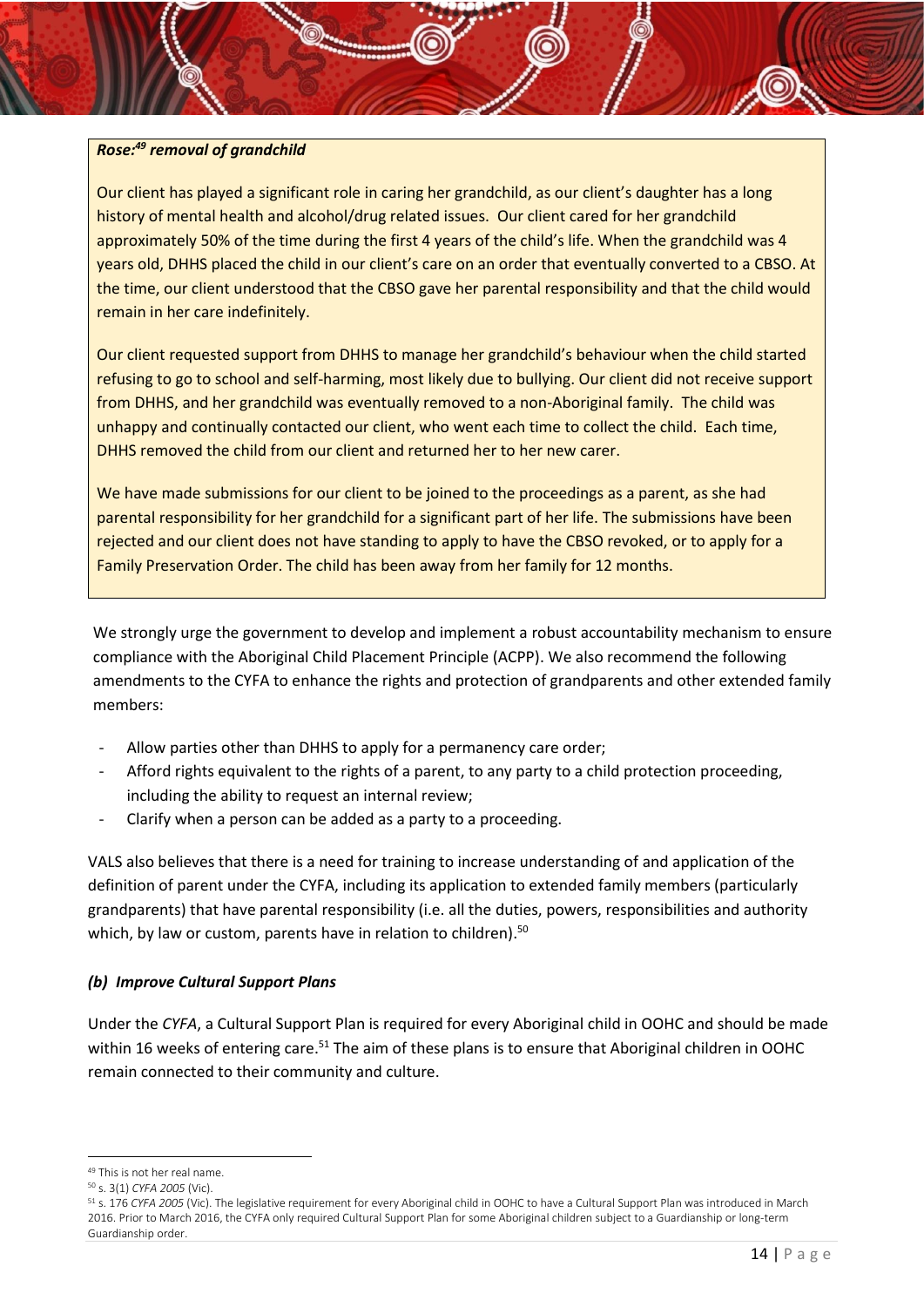Despite multiple recommendations from CCYP and others,<sup>52</sup> VALS remains concerned that many Cultural Support Plans are grossly inadequate. For example, minimal efforts are made to identify the child's mob and many plans simply require a child to attend a NAIDOC week activity. At a minimum, the development of Cultural Support Plans should involve concerted efforts to identify the child's clan and country,<sup>53</sup> and the Plan should include activities to connect the child with their Elders.

We strongly support the increasing role of ACCOs, as a way of ensuring that Cultural Support Plans exist and are more than just a check-box exercise.<sup>54</sup> We encourage DHHS to continue to invest in and support ACCOs to contribute to the development of cultural support plans and programs for every Aboriginal child in OOHC. We also commend the work of the Youth Justice Collaborative Working Group to identify mechanisms for sharing DHHS Cultural Support Plans with Youth Justice and to ensure that all Aboriginal young people in youth justice have a Cultural Support Plan.

## *(c) Raise the age of leaving out-of-home care to 21*

In VALS experience, there is a high risk of involvement with the youth justice system when young people leave OOHC, as they do not always receive the necessary support during this critical time. This is supported by National data which indicates that within 12 months, 50% of young people leaving care are unemployed, in prison, homeless or have become a new parent.<sup>55</sup>

#### *William: <sup>56</sup> from care to custody*

Our client has been in residential care since the age of seven. As a teenager, he moved frequently between residential care, Secure Welfare and Parkville youth Justice Centre. At the age of 17, just prior to leaving care, our client had a child and also lost his mother. Whilst he was initially able to access public housing, the transition out of care was extremely turbulent and our client was sentenced to 12 months in adult prison. As a result, he lost his DHHS house and after exiting prison was left with nowhere to live. With support from an intensive Aboriginal run program, our client has been able to reestablish himself, regain care of his child and remain out of the criminal justice system.

VALS supports the *Homestretch* campaign<sup>57</sup> in calling for care to be extended on a voluntary basis for young people until they reach 21. We commend the government's announcement to fund the *Homestretch* model with 250 young people over 5 years and strongly encourage the government to extend this support to all young people in care.

## **3. Reform the punitive bail system**

<sup>52</sup> Victorian Ombudsman, *[Own motion investigation into the Department of Human Services child protection program](https://www.parliament.vic.gov.au/papers/govpub/VPARL2006-10No253.pdf)* (2009); Victorian Auditor General (VAGO), *[Residential care services for children](https://www.audit.vic.gov.au/report/residential-care-services-children?section=31171--2-outcomes-for-children)* (2014); CCYP, *['Always was, always will be Koori children': Systemic inquiry into services provided](https://ccyp.vic.gov.au/assets/Publications-inquiries/always-was-always-will-be-koori-children-inquiry-report-oct16-extract.pdf)  [to Aboriginal children and young people in out of home care in Victoria](https://ccyp.vic.gov.au/assets/Publications-inquiries/always-was-always-will-be-koori-children-inquiry-report-oct16-extract.pdf)* (2016), p. 72. In 2016, CCYP found that only 6.7% of Aboriginal children in OOHC had a cultural support plan. See CCYP, *['Always was, always will be Koori children': Systemi](https://ccyp.vic.gov.au/assets/Publications-inquiries/always-was-always-will-be-koori-children-inquiry-report-oct16-extract.pdf)c inquiry into services provided to Aboriginal children [and young people in out of home care in Victoria](https://ccyp.vic.gov.au/assets/Publications-inquiries/always-was-always-will-be-koori-children-inquiry-report-oct16-extract.pdf)* (2016), p. 23.

<sup>53</sup> We acknowledge that this may not always be possible due to the impact of child removal policies and Victoria's Stolen Generation.

<sup>54</sup> Victorian Government, *[Korin Korin Balit-Djak: Aboriginal](https://www2.health.vic.gov.au/about/health-strategies/aboriginal-health/korin-korin-balit-djak) Health Wellbeing and Safety Strategic Plan 2017-2027* (2017), p. 61.

<sup>55</sup> Se[e http://thehomestretch.org.au/](http://thehomestretch.org.au/)

<sup>56</sup> This is not her real name.

<sup>&</sup>lt;sup>57</sup> The Home Stretch campaign calls for the extension of care to 21 years for: those who wish to stay on in their foster care or kinship care placement and have the agreement from their carer, or: those who are not ready to go and wish to remain in a supported care environment but either cannot remain in the care placement past 18 years; such as those exiting residential care, or do not wish to remain in foster care. See <http://thehomestretch.org.au/>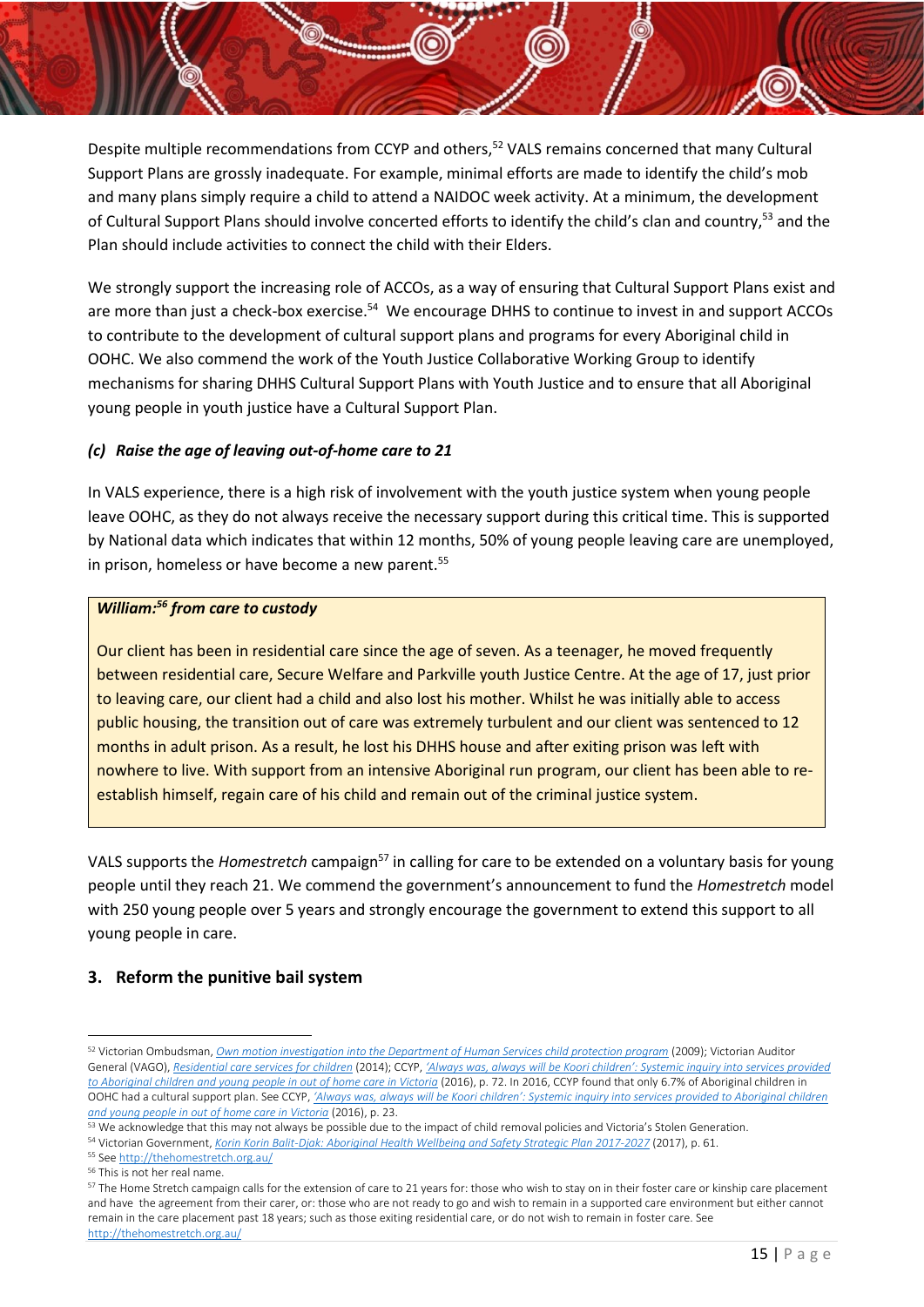VALS is concerned that the current bail system is having catastrophic consequences for Aboriginal children and young people in Victoria. More of our young people are on remand than ever before,<sup>58</sup> resulting in increased exposure to the punitive environment of custodial facilities, disconnection from family, culture and community and further entrenchment into the youth justice system.

In our work across Victoria, we experience the following key challenges relating to the bail system:

- Although the CYFA includes a presumption for proceeding by summons,<sup>59</sup> police regularly proceed by way of arrest;
- Children and young people alleged to have committed low-level offences are refused bail as they are unable to show cause;
- Police impose onerous and culturally inappropriate bail conditions;<sup>60</sup>
- Although it not a criminal offence in Victoria for youth to fail to comply with bail conditions,  $61$  children and young people are arrested and remanded for "breaching" bail conditions $62$ ;
- Youth justice workers are inflexible and culturally inappropriate in bail supervision.

## *Jackson: <sup>63</sup> remanded unnecessarily in police station*

Our client was placed in residential care at a young age as he was unable to reside with his parents and his grandmother relinquished care due to ill health.

At the age of 10, he was placed on bail with curfew conditions, and was then arrested for minor offences and remanded overnight to be presented to court.

At the age of 13, residential care staff contacted police as our client had not complied with his 10pm curfew. Victoria Police issued a safe custody warrant on the basis that our client had not complied with his bail conditions, and our client was remanded at the police station, due to the distance to Parkville Youth Justice Centre.

Our client spent two nights at a police station, despite the fact that he had not committed an offence and had not been charged with any offence. The police officer alleged new charges (breach of bail conditions) and required the client to show exceptional circumstances to be granted bail. The Bail Justice attended and refused bail.

VALS is extremely concerned that a 13-year-old was remanded in a police station for 2 nights rather than being served with an application to revoke bail. In our view, this indicates a fundamental lack of understanding of how the *Bail Act* applies to children.

<sup>58</sup> The number of children on remand almost doubled between 2010 and 2018, from an average of 37 children per day in the period from 2010–11 to 2013–14 to an average of 69 children per day in the period from 2014–15 to 2017–18. See Sentencing Advisory Council[, Remand and Sentencing.](Remand%20and%20Sentencing) <sup>59</sup> s. 345(1) *CYFA 2005* (Vic).

<sup>60</sup> In VALS experience, the following conditions are imposed by police which are onerous and culturally inappropriate: non-association conditions which create challenges in community, especially if the requirement is for non-association with a relative; regular reporting to police stations, which can further stigmatise a young person and antagonise the relationship with police; conditions not to attend a specific place (e.g. a shopping centre) which is challenging in rural communities where attending that location may be the primary activity.

<sup>61</sup> s. 30A(3) *Bail Act 1977* (Vic).

<sup>&</sup>lt;sup>62</sup> In some cases, this has resulted in our client being remanded over a weekend or public holiday when they should not have even been in custody. <sup>63</sup> This is not his real name.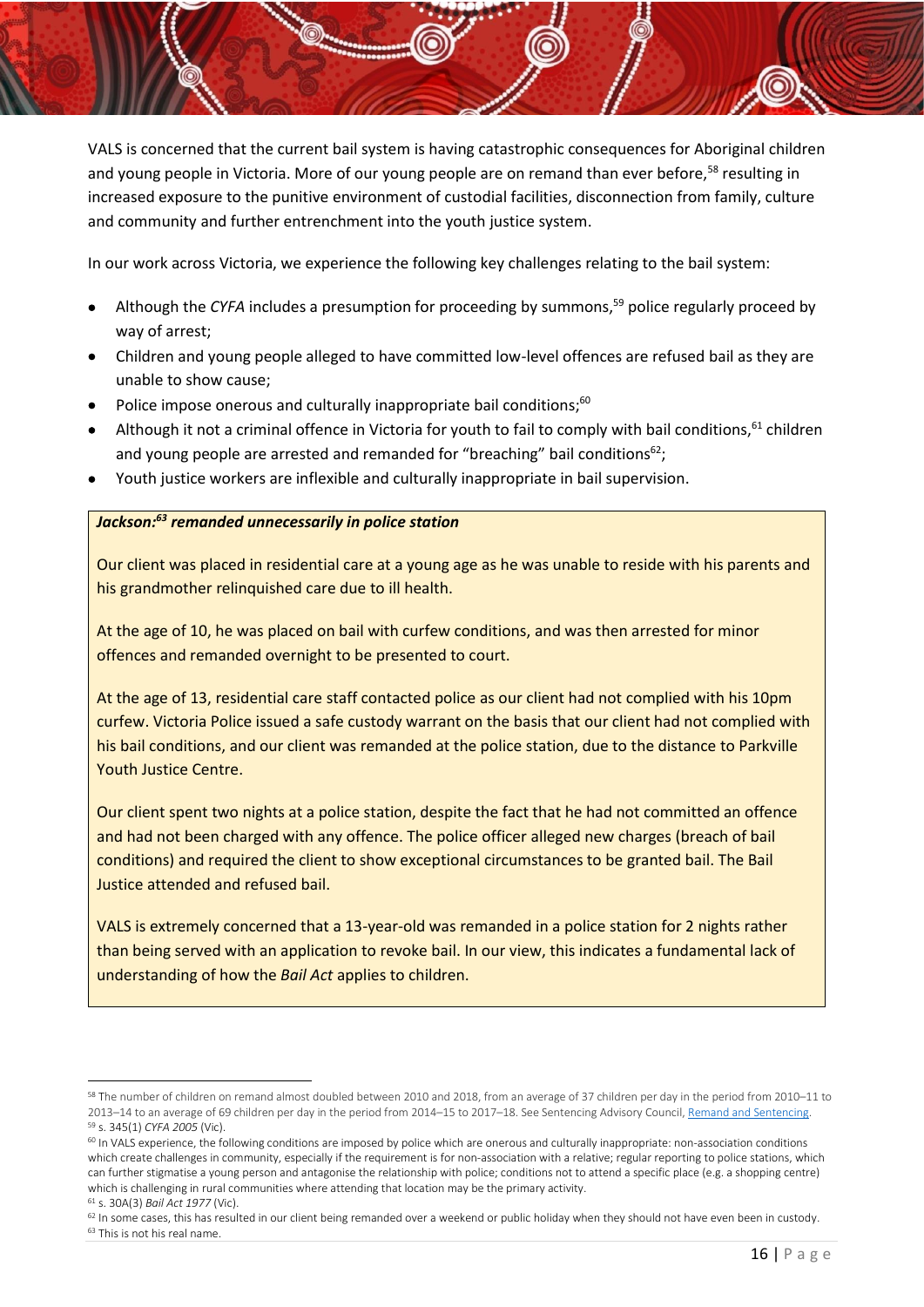In light of the above, VALS believes that the following changes are critical to repair the broken bail system that is having a disproportionately negative impact for Aboriginal children and young people:

- Amend Sections 4AA, 4A, 4C and 4D of the *Bail Act* to exclude children and young people from the presumption against bail and the requirement to show exceptional circumstances or compelling reasons;
- Amend Section 30 of the *Bail Act* to exclude children and young people from the offence of failure to answer bail;
- Create a mechanism for effective oversight of police bail;
- Ensure that police are held accountable for non-compliance with the presumption of proceeding against children by way of summons, and that any complaints about police's failure in this regard are investigated by an independent body (e.g. IBAC).
- Ensure that Police are appropriately trained so that they understand how the Bail Act applies to children and do not impose onerous and culturally inappropriate conditions on children;

## <span id="page-17-0"></span>**CULTURALLY APPROPRIATE RESPONSES TO YOUTH OFFENDING**

While the mainstream youth justice system can never be culturally safe, significant changes must be made to ensure that the youth justice system is culturally appropriate and responds to the needs of Aboriginal youth. As foreseen through the ongoing process of developing an Aboriginal Youth Justice Strategy, enhancing the capacity of the youth justice system to understand and respond to the needs of Aboriginal young people requires a major shift towards self-determination in youth justice. A stronger role for ACCOs in the youth justice system is key to this shift and there is a critical need to invest in ACCOs as the key providers of culturally safe services.

## **1. Invest in a capable and consistent Koori Youth Justice workforce**

VALS is concerned that there is a lack of and inconsistency in culturally appropriate supervision for Aboriginal young people on bail and community-based youth justice orders.<sup>64</sup> The Koori Youth Justice Unit is overstretched and unable to meet demand, meaning there is a gap in services.

We would like to reiterate the recommendation by KYC,<sup>65</sup> to expand and invest in the Koori youth justice workforce, including:

- Invest in the Koori Youth Justice workforce to ensure culturally appropriate and flexible supervision of Aboriginal young people on bail and on community-based orders;
- <span id="page-17-2"></span>- Increase the number of dedicated Aboriginal roles in Youth Justice Centres;<sup>66</sup>
- Ensure that there is a Koori Youth Justice Worker at each Children's Koori Court.

## <span id="page-17-1"></span>**2. Increase access to culturally safe residential bail accommodation and bail support**

**<sup>.</sup>** <sup>64</sup> P. Armytage & J. Ogloff, *above note* [5,](#page-6-3) p. 45.

<sup>65</sup> KYC, *above note* [8.](#page-7-1) 

<sup>66</sup> VEOHRC and CCYP, *[Aboriginal Cultural Rights in Youth Justice Centres](https://ccyp.vic.gov.au/assets/resources/Aboriginal-Cultural-Rights/Aboriginal-cultural-rights-in-youth-justice-centres-WEB-180718.pdf)* (2018), p. 3.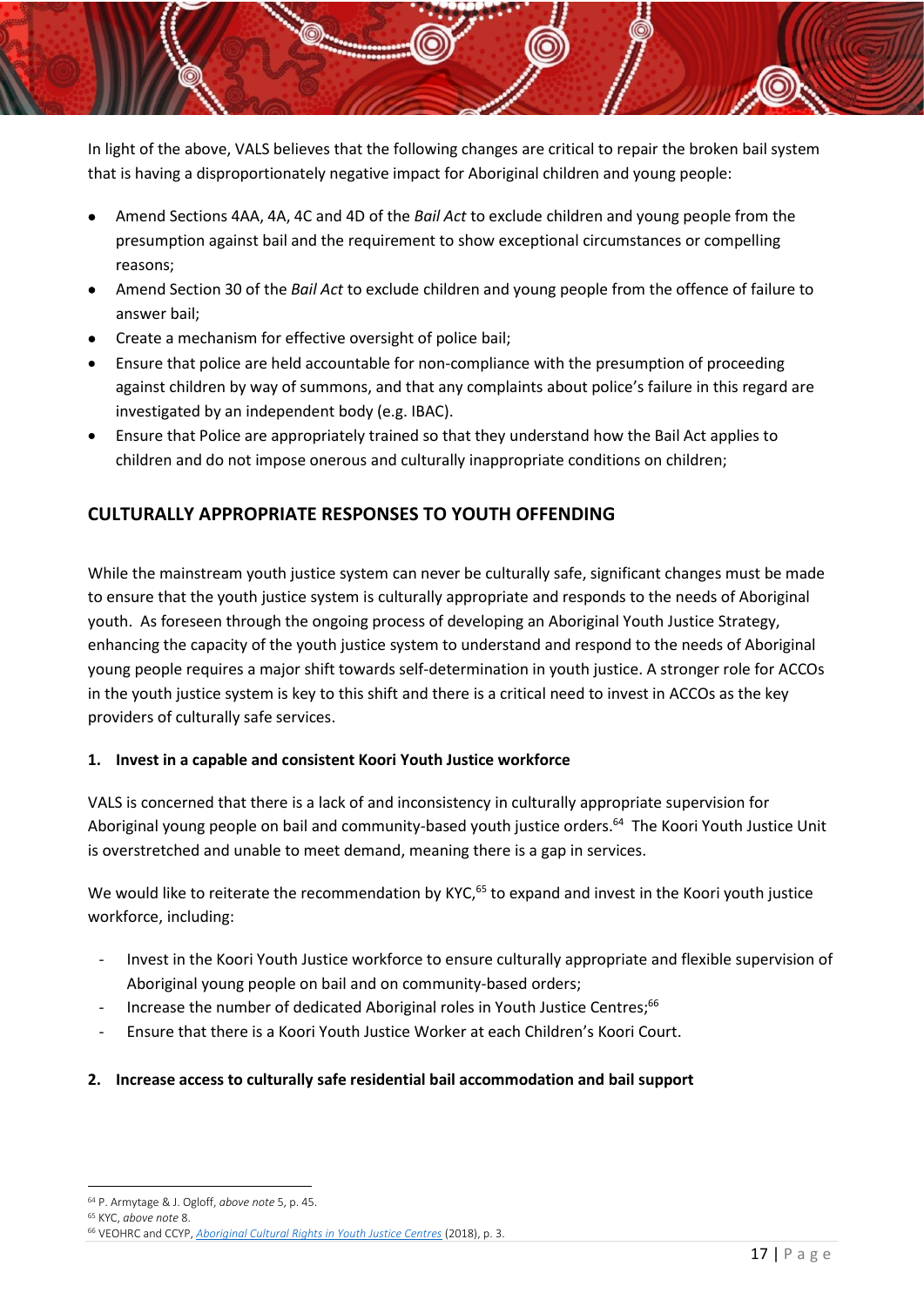As noted above, there is a significant shortage of culturally appropriate residential bail support, which can often result in a young person being remanded in custody rather than released on bail.

Under *Burra Lotjpa Dunguludja* (AJA4), the Victorian government and the Aboriginal Justice Caucus have committed to develop a residential bail support and a therapeutic program for Aboriginal young people that builds upon the Baroona Healing Place model.<sup>67</sup> This is a priority for the Youth Justice Collaborative Working Group. We strongly encourage the Victorian Government to invest in a residential bail support program in the 2019-2020 State budget.

## <span id="page-18-0"></span>**3. Ensure that sentencing processes are culturally appropriate**

While there are many positive aspects of the youth justice sentencing model, including Children's Koori Court, VALS believes that there are reform is still require to ensure that sentences are issued and implemented in a way that takes into account a child or young person's Aboriginality.

#### <span id="page-18-1"></span>*(a) Consider Aboriginality in sentencing*

VALS has advocated over many years for the introduction of Aboriginal Community Justice Reports (ACJRs), modelled off Canadian Gladue reports.<sup>68</sup> ACJRs aim to ensure that sentencing decisions are made with regard to an Aboriginal person's community, needs and strengths.<sup>69</sup> They can be an additional tool to identify the underlying factors in offending and incarceration, and provide a mechanism to assist the offender and reduce incarceration rates.

Under *Burra Lotjpa Dunguludja* (AJA4)*,* the Victorian government and the Aboriginal Justice Caucus have committed to trial ACJR's over a five-year period.<sup>70</sup> We commend the Aboriginal Justice Forum for this policy commitment and strongly enough the Victorian government to ensure that adequate funding is set aside to trial ACJRs over the next 5 years*.* 

Additionally, VALS is pleased to be collaborating with leading universities as part of a three-year project to pilot ACJRs in Victorian from 2020-2022. The project will involve a report-writing service established at VALS, with the aim of completing ACJRs for 20 of VALS clients over a two-year period.

To ensure that an Aboriginal person's community, needs and strengths are considered as part of the sentencing process, VALS recommends that the *CYFA* and the *Sentencing Act* are amended to include requirement to consider Aboriginality as a factor in sentencing, similarly to Section 3A of the *Bail Act.*

## <span id="page-18-2"></span>*(b) Expand access to Children's Koori Court*

In VALS experience, the Children's Koori Court is often able to provide a more culturally appropriate sentencing process for Aboriginal youth who have been found guilty of an offence. We believe that Aboriginal children and young people should have access to this model across in Victoria. In this regard, we

**<sup>.</sup>** <sup>67</sup> *[Burra Lotjpa Dungulugja](https://www.aboriginaljustice.vic.gov.au/sites/default/files/embridge_cache/emshare/original/public/2018/09/9d/784c6e742/Victorian%20Aboriginal%20Justice%20Agreement%20Phase%204.pdf)* (2018), p. 43.

<sup>68</sup> VALS, *[Addressing Over-Incarceration: Aboriginal Community Justice Reports](https://vals.org.au/assets/2017/10/VALS_ACJR_Addressing-Over-Incarceration_Oct_2017FINAL.pdf)* (2017).

<sup>&</sup>lt;sup>69</sup> In *Bugmy v The Queen* (2013) 249 CLR 571, 41, the High Court held that Indigenous background information in sentencing must be supported by 'material tending to establish that background.'

<sup>70</sup> *[Burra Lotjpa Dungulugja](https://www.aboriginaljustice.vic.gov.au/sites/default/files/embridge_cache/emshare/original/public/2018/09/9d/784c6e742/Victorian%20Aboriginal%20Justice%20Agreement%20Phase%204.pdf)* (2018), p. 39. Pre-sentence reports were also recommended by the 2017 Australian Law Reform Commission Inquiry into Indigenous Incarceration Rates, and the Royal Commission into the Detention and Protection of Children in the Northern Territory (2016-17). See ALRC, *above note* [21,](#page-8-3) p. 14; Royal Commission into the Detention and Protection of Children in the Northern Territory, *above note* [24,](#page-9-3) p. 323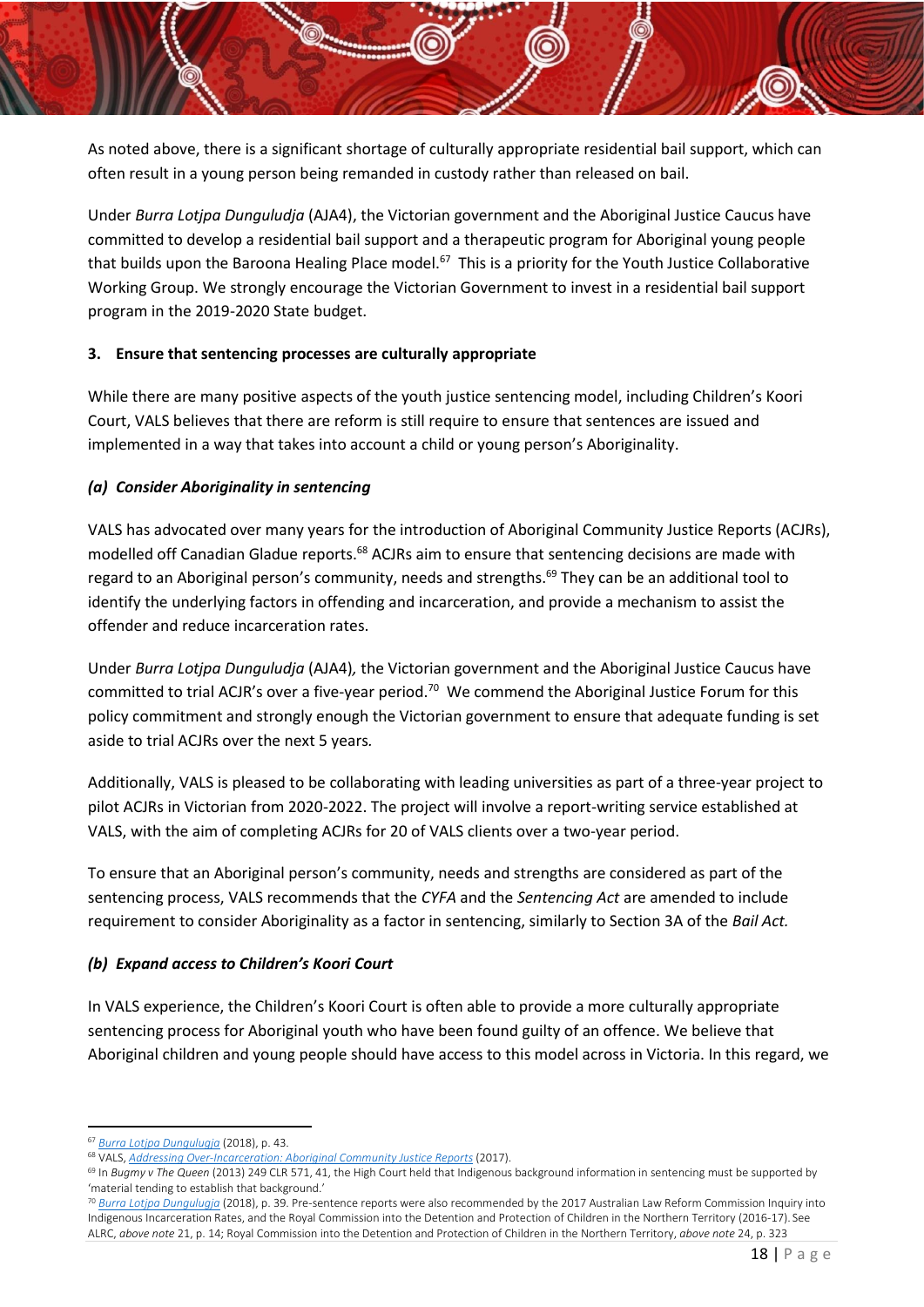note the commitment under *Burra Lotjpa Dunguludja* (AJA4) to expand the Children's Koori Court to an additional three locations, and the ongoing work of Court Services in this regard.<sup>71</sup>

In addition, we believe that the frequency of Children's Koori Court sitting days should be increased. In some locations, the Children's Koori Court only sits every six weeks, which means that accessing this court involves additional time on remand and our clients opt for a mainstream court.

As recommended by KYC, we also believe that the Children's Koori Court should be expanded to enable children to plead not guilty.<sup>72</sup> Additional research is required to identify how to move towards a reformed Koori Court model, in line with the government's commitment to self-determination in the youth justice system.

## <span id="page-19-0"></span>**4. Provide culturally appropriate care and treatment in custody and post-custody**

Keeping children and young people out of custody is always the best option. However, we recognise that a custodial sentence may be necessary in some cases. Recent incident at Malmsbury Youth Justice Centre<sup>73</sup> and previous incidents at both Malmsbury and Parkville indicate that there are serious challenges with the existing custodial facilities which must be addressed urgently.

## <span id="page-19-1"></span>*(a) Support children and young people to be strong in their culture*

Although connection to culture, country and community is a protective factor for the social and emotional wellbeing of Koori young people,<sup>74</sup> multiple inquiries have found that detaining Aboriginal youth in Victoria's youth justice centres undermines their connection to culture<sup>75</sup> and that there is a lack of appropriate programs and support for young Koori people in the youth justice system.<sup>76</sup>

VALS acknowledges the critical role of Aboriginal Liaison Officers in youth detention facilities and the cultural programs that are already being implemented,<sup>77</sup> as well as additional commitments under *[Burra](https://www.aboriginaljustice.vic.gov.au/the-agreement)  [Lotjpa Dunguludja](https://www.aboriginaljustice.vic.gov.au/the-agreement)* (AJA4) to increase cultural activities, particularly at Malmsbury Youth Justice Centre.<sup>78</sup>

Despite these initiatives, VALS remains concerned by the impact of detention on connection to culture, including connection to family and community members. For families in rural and regional areas of Victoria, family members are often unable to visit their loved ones in detention, as they may not have the financial means to travel to Melbourne. We recommend that the government invests in programs to support families to maintain contact with their detained family members, including financial support to cover the cost of transport to Parkville or Malmsbury.

<sup>71</sup> The Children's Koori Court is currently in Melbourne; Heidelberg; Dandenong; Mildura; Latrobe Valley (Morwell); Bairnsdale; Warrnambool; Portland; Hamilton; Geelong; Swan Hill; and Shepparton. Over the next 4 years, Children's Koori Court will open in Bendigo, Echuca and Wodonga. <sup>72</sup> KYC, *above note* [8,](#page-7-1) p. 53.

<sup>73</sup> INSERT MEDIA

<sup>74</sup> P. Armytage and J. Ogloff, *above note* [5;](#page-6-3) VEOHRC and CCYP, *above note* [66,](#page-17-2) p. 4.

<sup>75</sup> VEOHRC and CCYP, *above note* [66,](#page-17-2) p. 5.

<sup>76</sup> P. Armytage and J. Ogloff, *above note* [5.](#page-6-3)

 $77$  This includes: Koori Cultural Education program (at Parkville College); a weekly cultural program run by Youth Justice Service and Parkville College at Melbourne Youth Justice Centre, a weekly program by Uncle Ron Murray at Malmsbury Youth Justice Centre and culturally mentoring program being piloted by Richmond Football Club's Korin Gamadji Institute. See Youth Parole Board, *above note* [6,](#page-6-4) p. 21; VEOHRC and CCYP, *above note* [66,](#page-17-2) p. 7. <sup>78</sup> *Burra Lotjpa Dunguludja* includes a commitment to establish a Connecting to Country project at Malsmbury Youth Justice Centre and implement mentoring programs and in-reach Elder support for Aboriginal children and young people in youth justice centres. See *[Burra Lotjpa Dungulugja](https://www.aboriginaljustice.vic.gov.au/sites/default/files/embridge_cache/emshare/original/public/2018/09/9d/784c6e742/Victorian%20Aboriginal%20Justice%20Agreement%20Phase%204.pdf)* (2018), p. 45.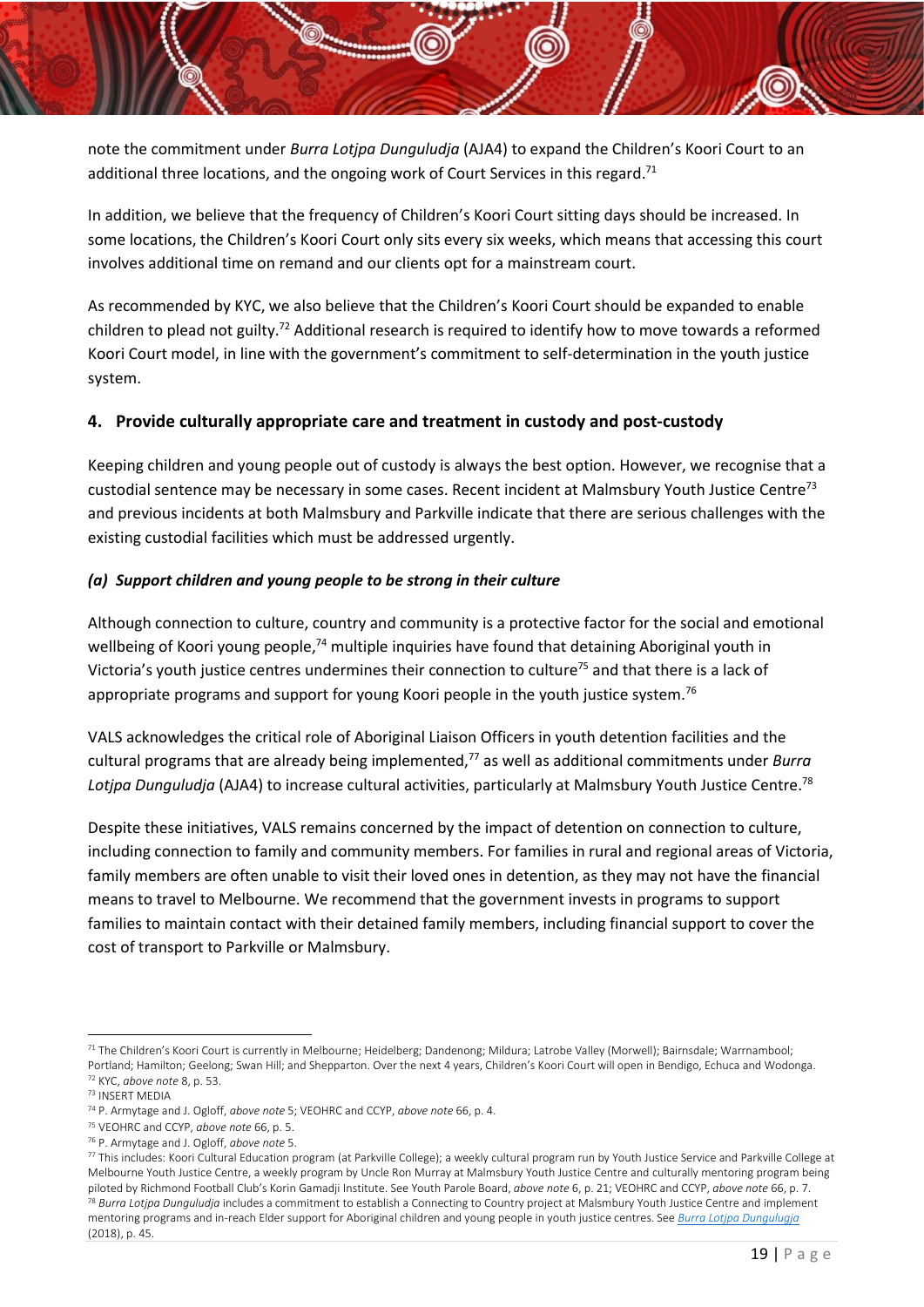## <span id="page-20-0"></span>*(b) Provide culturally appropriate mental health care*

VALS is concerned that the mental health needs of young people in youth justice centres are increasing,<sup>79</sup> yet the forensic mental health sercices available to young people subject to custodial (and non-custodial) orders are inadequate.<sup>80</sup> Despite the findings and recommendations of the 2017 Youth Justice Review, <sup>81</sup> our clients continue to experience over-medication and insufficient access to mental health services.

Quetiapine (a sedating antipsychotic) is often used to sedate young people so that they are settled enough to engage and benefit from programs. This medication is regularly given when young people are locked down, not at bedtime, so that young people fall asleep early in the evening and then wake before morning. VALS is concerned about the use of sedating antipsychotics as a way of managing environments where appropriate psychological interventions or opportunities to modify the environment are not available.

## *Jonathan<sup>82</sup>: Prescribed Sedating Antipsychotics*

Jonathan is a 16-year-old Aboriginal boy who has experienced multiple trauma, including removal from his mother at birth and removal from the care of his grandparents into a residential home at the age of 13. Jonathan has been diagnosed with a moderate intellectual disability and Attention Deficit and Hyperactivity Disorder (ADHD). He also has a history of self-harm and suicidal ideation, including two suicide attempts whilst in youth justice centres.

In 2017, whilst serving a sentence a Malmsbury Youth Justice Centre, Jonathan was prescribed quetiapine (a sedating antipsychotic) to help him sleep. The medication is not recommended as a hypnotic and an independent psychiatric assessment deemed that there was no evidence of a disorder which might merit its prescription. Additionally, the independent psychiatrist found that it was crucial for Jonathan to access expanded psychiatric services, and that it was not good enough to simply state that a young person "does not wish to engage" with therapy, whilst noting increasing self-harming and suicidal behaviours. At this stage, the clinical care available at Malmsbury included a psychiatrist for 1 day a week to address the needs of over 100 youth.

VALS notes that a number of reforms have been initiated since 2017, including:

- Community Forensic Mental Health Service (early intervention problem behaviour program for young people with mental illness and problematic behaviours);
- Dedicated secure two-bed forensic mental health unit at the Footscray Hospital for young people detained in Youth Justice centres who require compulsory inpatient treatment;
- Custodial Forensic Youth Mental Health Service in Youth Justice centres (services for young people with mental health issues requiring specialist treatment);<sup>83</sup>

**<sup>.</sup>** 79 According to the Youth Parole Board, 48% of children and young people detained on sentence and remand at Parkville and Malmsbury Youth Justice precincts in 2018 presented with mental health issues and 27% had a history of self-harm or suicidal ideation. See Youth Parole Board, above not[e 6,](#page-6-4) p. 29.

<sup>80</sup> Since 2010, forensic mental health services for young people in the youth justice system have been provided by the Youth Justice Mental Health Initiative. This includes six clinical positions working exclusively with custodial and community youth justice services. See <https://www.forensicare.vic.gov.au/youth-justice-mental-health-program/>

<sup>81</sup> P. Armytage and J. Ogloff, above not[e 5,](#page-6-3) p. 13.

<sup>82</sup> This is not his real name.

<sup>83</sup> Youth Parole Board, *above note* [6,](#page-6-4) p. 17; Victorian Government, *[Victoria's Mental Health Services Annual Report 2017](https://www2.health.vic.gov.au/mental-health/priorities-and-transformation/mental-health-annual-report)-2018*, (2018) p. 31.